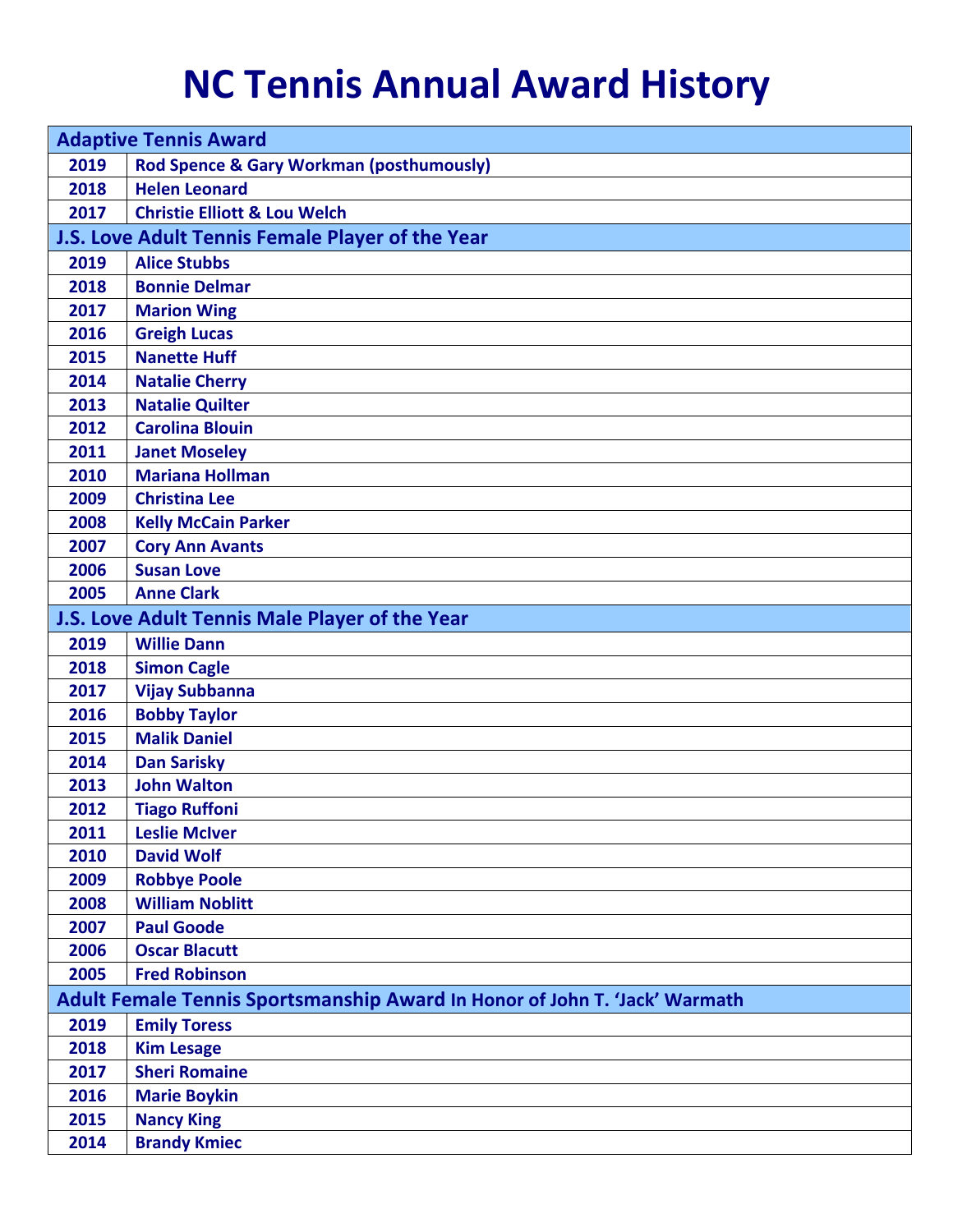| 2013 | <b>Sara Howard</b>                                                       |
|------|--------------------------------------------------------------------------|
| 2012 | <b>Nancy Fish</b>                                                        |
| 2011 | <b>Telfair Bowen</b>                                                     |
| 2010 | <b>Cindy Barbour</b>                                                     |
| 2009 | <b>Pat Cox</b>                                                           |
| 2008 | <b>Roberta Rohan</b>                                                     |
| 2007 | <b>Cathy Lovett</b>                                                      |
| 2006 | <b>Marianna Pernia</b>                                                   |
| 2005 | <b>Janet Moseley</b>                                                     |
|      | Adult Male Tennis Sportsmanship Award In Honor of John T. (Jack) Warmath |
| 2019 | <b>Mark Robson</b>                                                       |
| 2018 | <b>Vijay Subbanna</b>                                                    |
| 2017 | <b>David Crews</b>                                                       |
| 2016 | <b>Dale Schmidt</b>                                                      |
| 2015 | <b>Howard Jenkins</b>                                                    |
| 2014 | <b>Josh Spencer</b>                                                      |
| 2013 | <b>Brad Harrold</b>                                                      |
| 2012 | <b>Richard Parker</b>                                                    |
| 2011 | <b>David Bolick</b>                                                      |
| 2010 | <b>Muriel Moore</b>                                                      |
| 2009 | <b>Bill Ashley</b>                                                       |
| 2008 | <b>Robert Hulbert</b>                                                    |
| 2007 | <b>JD Weber</b>                                                          |
| 2006 | <b>Willis Anderson</b>                                                   |
| 2005 | <b>Gregory Taylor</b>                                                    |
|      | <b>Adult/Senior Tennis Council Award</b>                                 |
| 2019 | <b>Hobert "Wynn" McCallister</b>                                         |
| 2018 | <b>Rodney Sparks</b>                                                     |
| 2017 | <b>Douglas Quick</b>                                                     |
| 2016 | <b>Earl Fulford</b>                                                      |
| 2015 | <b>Pattie Smith</b>                                                      |
| 2014 | <b>Andy Skakle, Nancy King</b>                                           |
| 2013 | <b>Susan Love</b>                                                        |
| 2012 | <b>Dean White</b>                                                        |
| 2011 | <b>Elizabeth Donald</b>                                                  |
| 2010 | <b>Kim McMillon</b>                                                      |
| 2009 | <b>Leslie McIver</b>                                                     |
| 2008 | <b>Peggy Shufelt, Leah Price</b>                                         |
| 2007 | <b>Terri Sanz</b>                                                        |
| 2006 | <b>Kirstie Marx, Joan Bar-Zeev</b>                                       |
| 2005 | <b>Ellen Lyon</b>                                                        |
| 2004 | <b>Ralph Wingerter</b>                                                   |
| 2003 | <b>Karen Johnson</b>                                                     |
| 2002 | <b>Ron Davis</b>                                                         |
| 2001 | <b>Mike Belangia</b>                                                     |
| 2000 | <b>Jeff Joyce</b>                                                        |
| 1999 | <b>Henry Hostetler</b>                                                   |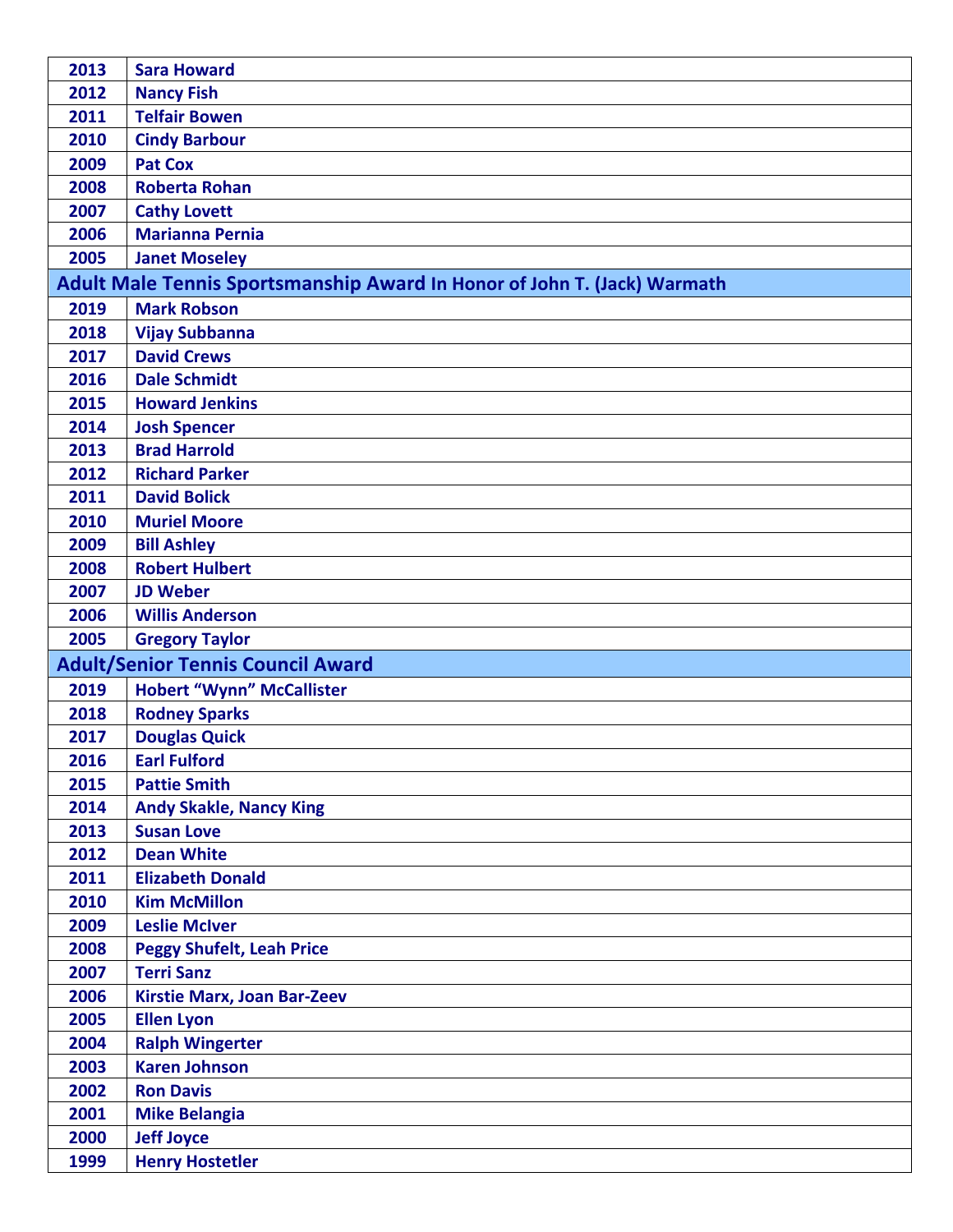| 1998         | <b>Paula Hale</b>                                                                                              |
|--------------|----------------------------------------------------------------------------------------------------------------|
| 1997         | <b>Terry Parrish</b>                                                                                           |
| 1996         | <b>Vicki Everette</b>                                                                                          |
| 1995         | <b>R. Vince Connerat</b>                                                                                       |
| 1994         | <b>Joan Cox</b>                                                                                                |
| 1993         | <b>Sue &amp; Tom Peatross</b>                                                                                  |
| 1992         | <b>Peggy Golden</b>                                                                                            |
| 1991         | <b>John Eatman</b>                                                                                             |
| 1990         | <b>Vicky Bethel</b>                                                                                            |
| 1989         | <b>Judy Utley</b>                                                                                              |
| 1988         | <b>Dale Dickerson</b>                                                                                          |
| 1987         | <b>Gene Blackwelder</b>                                                                                        |
| 1983         | <b>Druid Michaels</b>                                                                                          |
| 1982         | <b>Donna Sauls</b>                                                                                             |
| 1981         | <b>Mary Lou Caldwell</b>                                                                                       |
| 1980         | <b>Sam Woods</b>                                                                                               |
| 1979         | <b>Whit Cobb</b>                                                                                               |
|              | <b>Adult/Senior/NTRP Tournament of the Year</b>                                                                |
| 2019         | 88 <sup>th</sup> Annual City of Asheville Open Tennis Championship                                             |
| 2018         | <b>Blakeney Adult NTRP Open</b>                                                                                |
| 2017         | <b>WWTA Summer Sizzle Adult Tournament</b>                                                                     |
| 2016         | 34th Annual Snow Hill/Lenoir Community College Tennis and Golf Classic                                         |
| 2015         | <b>Apple Open</b>                                                                                              |
| 2014         | <b>Providence Country Club Memorial Day</b>                                                                    |
| 2013         | Banana Open Championship at Olde Providence Racquet Club                                                       |
| 2012         | <b>Yonahlossee Adult Clay Court Tournament</b>                                                                 |
| 2011         | <b>Red Cross Greene Country Classic</b>                                                                        |
| 2010         | <b>NC State Closed NTRP Clay Court Championships</b>                                                           |
| 2009         | <b>Crown NC State Closed Championships</b>                                                                     |
| 2008         | <b>USTA League Tennis Mixed Doubles State Championships</b>                                                    |
| 2007         | <b>25th Annual Snow Hill/LCC Tennis Classic</b>                                                                |
| 2006         | 75th Anniversary of the City of Asheville Open Tennis Championships                                            |
| 2005         | <b>Crown NC State Closed Championships</b>                                                                     |
| 2004         | <b>Yonahlosseee Senior Clay Courts</b>                                                                         |
| 2003         | <b>21st Annual Snow Hill Lenoir Community College Tennis Classic</b><br><b>Fire Cracker Doubles Tournament</b> |
| 2002         | <b>Harbour Town Racquet Club Senior Tournament</b>                                                             |
| 2001<br>2000 | <b>NC Senior State Closed Championships (Odd Years)</b>                                                        |
| 1997         | <b>The Carolina Cup</b>                                                                                        |
| 1996         | 27th Annual Autumn Senior Classic                                                                              |
|              |                                                                                                                |
|              | <b>Charity Tennis Event of the Year</b><br>16 <sup>th</sup> Annual Eva Lane Memorial                           |
| 2019         |                                                                                                                |
| 2018         | <b>Providence Country Club Ladies Tennis</b><br><b>Member/Guest Event (Charlotte)</b>                          |
| 2017         |                                                                                                                |
| 2016         | <b>Buddy Up Open - Edward Dwight Memorial Tennis Tournament</b><br><b>Play for Owen</b>                        |
|              | <b>Power of Pink</b>                                                                                           |
| 2015         |                                                                                                                |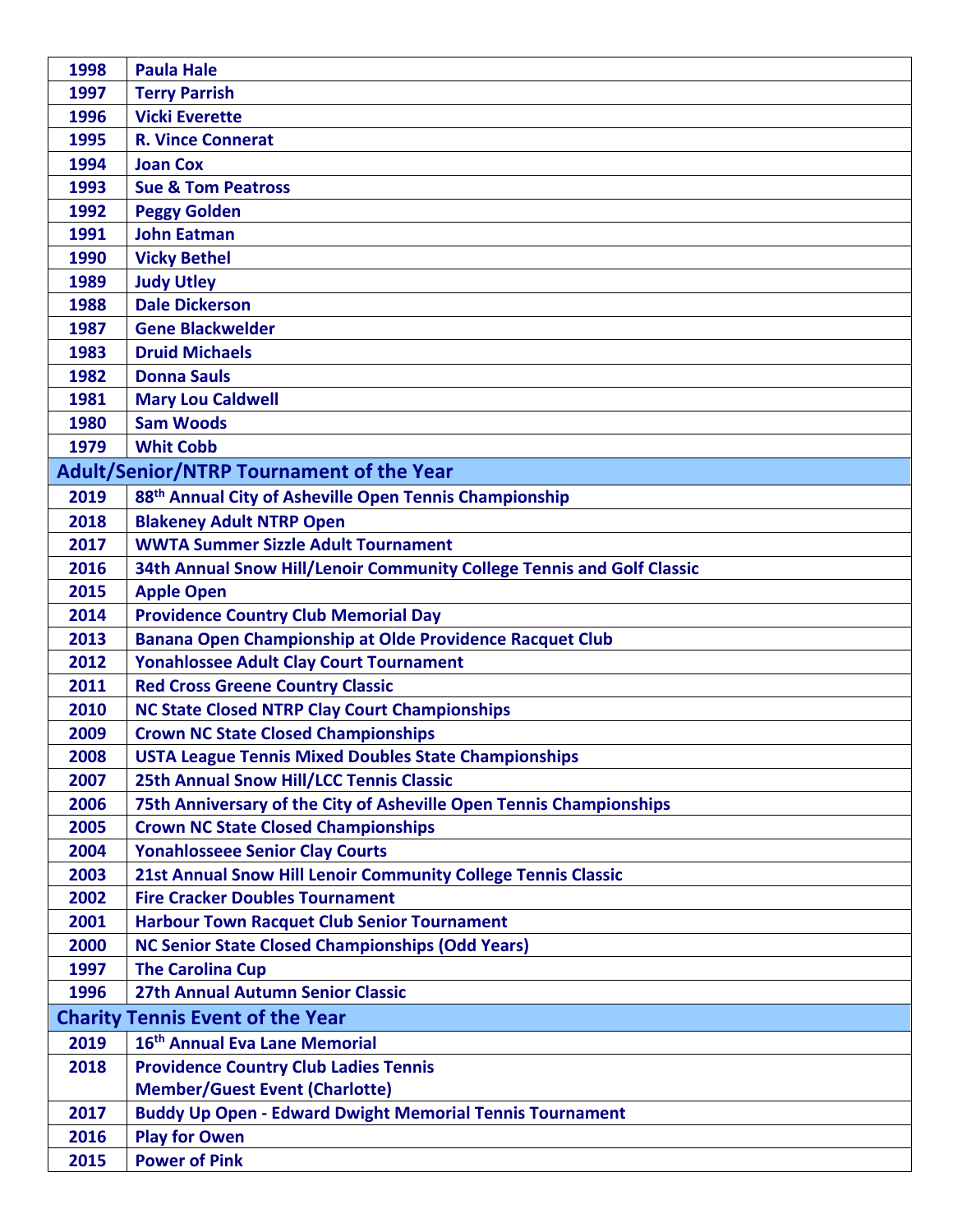| 2014 | <b>OBX Charity Classic</b>                                                        |
|------|-----------------------------------------------------------------------------------|
| 2013 | <b>Mountain Challenge</b>                                                         |
| 2012 | The Madison Childhood Cancer Foundation Tournament                                |
| 2011 | <b>RTA's Adopt-A-Unit Packing Party</b>                                           |
| 2010 | <b>Bosom Buddies Benefit Clinic, American Red Cross Tri-County Tennis Classic</b> |
| 2009 | <b>Ladies Member Guest - Make A Wish</b>                                          |
| 2008 | <b>WWTA Charity Tennis Classic</b>                                                |
| 2007 | <b>Bosom Buddies Benefit Clinic</b>                                               |
| 2006 | <b>Domestic Violence Shelter's Tennis Benefit Tournament</b>                      |
| 2005 | <b>Brain Tumor Fund for the Carolinas in Memory of Aaron Sain</b>                 |
| 2004 | <b>CCTA Women's Charity Tennis Classic</b>                                        |
| 2003 | Carter Brothers' Tennis Classic for Big Brothers/Big Sisters of Central Piedmont  |
| 2002 | <b>Deliver the Dream Brevard Tennis &amp; Athletic Club</b>                       |
|      | <b>CTA of the Year</b>                                                            |
| 2019 | <b>Abilities Tennis Association of NC</b>                                         |
| 2018 | <b>Asheville Tennis Association</b>                                               |
| 2017 | <b>Outer Banks Tennis Association</b>                                             |
| 2016 | <b>Charlotte Tennis Association</b>                                               |
| 2015 | <b>Western Wake Tennis Association</b>                                            |
|      | <b>Distinguished Service Award</b>                                                |
| 2006 | <b>Bob &amp; Hazel Jones</b>                                                      |
| 2001 | <b>Harry Fogleman</b>                                                             |
| 2000 | Leon Renfroe Meadows, Jr.                                                         |
| 1992 | <b>Judge Franklin Dupree</b>                                                      |
| 1990 | <b>Dr. James Powell</b>                                                           |
| 1985 | <b>Tom Norfleet</b>                                                               |
| 1983 | <b>Mac McGinty, Jasper Memory</b>                                                 |
|      | <b>USTA North Carolina Diversity Outreach and Inclusion Award</b>                 |
| 2019 | <b>William Brown</b>                                                              |
| 2018 | <b>Rosalind Hayes Simpson</b>                                                     |
| 2017 | <b>Asheville Tennis Association</b>                                               |
| 2016 | <b>Kermit W. Nixon</b>                                                            |
|      | <b>Educational Merit Award Given by Buster &amp; Karen Brown</b>                  |
| 2019 | <b>Lou Welch</b>                                                                  |
| 2018 | <b>Lenny Simpson</b>                                                              |
| 2017 | <b>Tammy Van Cleef</b>                                                            |
| 2016 | <b>Shelby Rhyne</b>                                                               |
| 2015 | <b>Pam Gilbert</b>                                                                |
| 2014 | <b>Angela Allen</b>                                                               |
| 2013 | <b>William Brown</b>                                                              |
| 2012 | <b>Kirstie Marx</b>                                                               |
| 2011 | <b>John Walton</b>                                                                |
| 2010 | <b>John Trimp</b>                                                                 |
| 2009 | <b>Robert Edwards</b>                                                             |
| 2008 | <b>Aneesh Kodali</b>                                                              |
| 2007 | <b>Charles Kennedy</b>                                                            |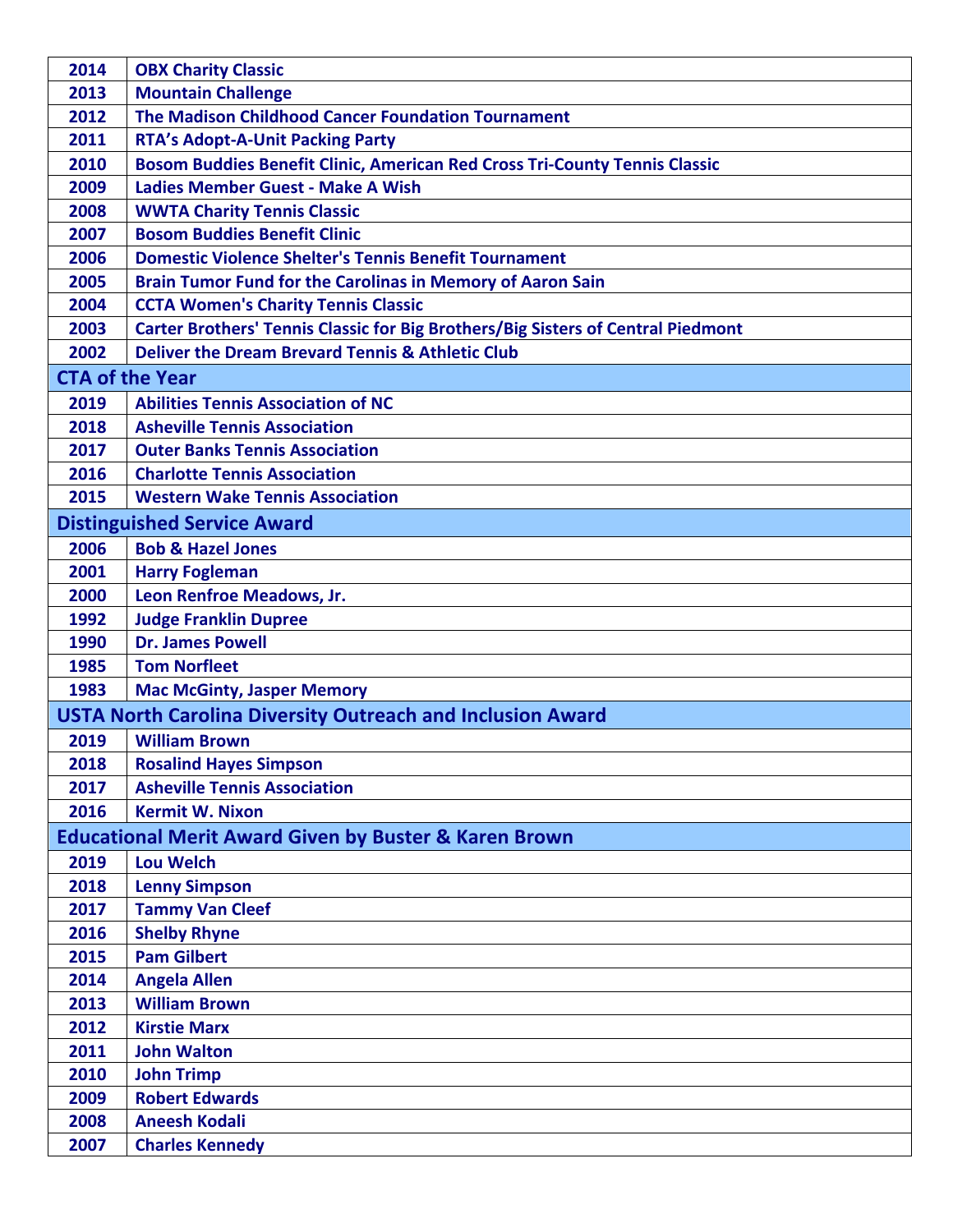| 2006 | <b>Jason Zoladz</b>                                          |
|------|--------------------------------------------------------------|
| 2005 | <b>Cris Avila</b>                                            |
| 2004 | <b>Harriet Enzor, Nancy Milikin</b>                          |
| 2003 | <b>Robert Brenes</b>                                         |
| 2002 | <b>Yona Bar-Zeev</b>                                         |
| 2001 | <b>Karen Rembert</b>                                         |
| 2000 | <b>Mark Trail</b>                                            |
| 1999 | <b>Bill Appelt</b>                                           |
| 1998 | <b>Donald Clark</b>                                          |
| 1997 | <b>Harold Moore</b>                                          |
| 1992 | <b>Steve MacDermut</b>                                       |
| 1988 | <b>Don Woodfield</b>                                         |
| 1986 | <b>Kathy Kim</b>                                             |
| 1983 | <b>John Jessen</b>                                           |
| 1982 | <b>Tom Morris</b>                                            |
|      | Family of the Year Given by J. Blount and Dargan M. Williams |
| 2019 | <b>Dillon Family</b>                                         |
| 2018 | <b>Thomson Family</b>                                        |
| 2017 | <b>Hunsucker Family</b>                                      |
| 2016 | <b>Goldberg Family</b>                                       |
| 2015 | <b>Cooper Family</b>                                         |
| 2014 | <b>Boyden Family</b>                                         |
| 2013 | <b>Stachowiak Family</b>                                     |
| 2012 | <b>Tewari Family</b>                                         |
| 2011 | <b>Fahys Family</b>                                          |
| 2010 | <b>O'Connor Family</b>                                       |
| 2009 | <b>David and Vicki Baird Family</b>                          |
| 2008 | <b>Vandegrift Family</b>                                     |
| 2007 | <b>Joan &amp; Yona Bar-Zeev Family</b>                       |
| 2006 | <b>Tony &amp; Jharma Khoury Family</b>                       |
| 2005 | <b>John &amp; Anna McLean Family</b>                         |
| 2004 | <b>Anne Gorrell Family</b>                                   |
| 2003 | <b>Bill &amp; Chris Schermerhorn Family</b>                  |
| 2002 | <b>Ed Weller Family</b>                                      |
| 2001 | <b>O'Connor Family</b>                                       |
| 2000 | <b>Hank Avants Family</b>                                    |
| 1999 | <b>Rick Offutt Family</b>                                    |
| 1998 | <b>Fritz Gildemeister Family</b>                             |
| 1997 | <b>Blount Williams Family</b>                                |
| 1996 | <b>John Worsley Family</b>                                   |
| 1995 | <b>Phil Cheatwood Family</b>                                 |
| 1994 | <b>Fritz Gildemeister Family</b>                             |
| 1993 | <b>James Huff Family</b>                                     |
| 1992 | <b>Clay &amp; Faye Thomas Family</b>                         |
| 1991 | <b>Tom Parham Family</b>                                     |
| 1990 | <b>Stanley Cocke Family</b>                                  |
| 1989 | <b>Herb Bolick Family</b>                                    |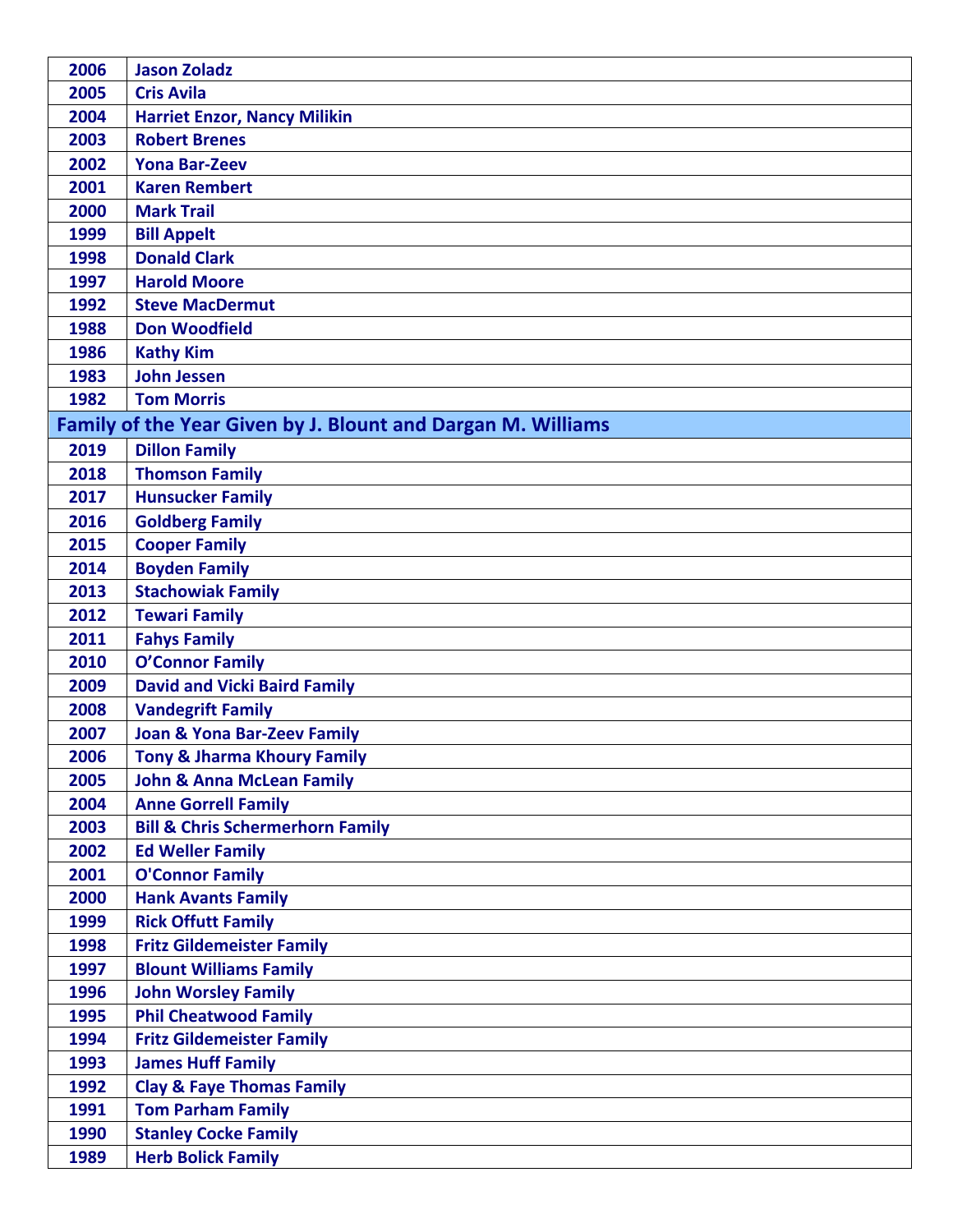| 1988                                                        | <b>John Peddycord Family</b>                                        |
|-------------------------------------------------------------|---------------------------------------------------------------------|
| 1987                                                        | <b>Neill McGeachy Family</b>                                        |
| 1986                                                        | <b>Howard Schroeder Family</b>                                      |
| 1985                                                        | <b>James Adelman Family</b>                                         |
| 1984                                                        | <b>Harold Southern Family</b>                                       |
| 1982                                                        | <b>William Weathers Family</b>                                      |
|                                                             | High School Coach of the Year Given In Honor of Coach Ron Lee       |
| 2019                                                        | <b>Tim Medlin</b>                                                   |
| 2018                                                        | <b>Mike Vandegrift</b>                                              |
| 2017                                                        | <b>Ed Flynn</b>                                                     |
| 2016                                                        | <b>Cassie Causey &amp; Lauren Isenhour</b>                          |
| 2015                                                        | <b>Michael Bowen</b>                                                |
| 2014                                                        | <b>Joe Mesiano</b>                                                  |
| 2013                                                        | <b>Andrew Tuttle</b>                                                |
| 2012                                                        | <b>Ken Stewart</b>                                                  |
| 2011                                                        | <b>Kenneth Hazen</b>                                                |
| 2010                                                        | <b>Jerry Porter and Lynn Ward</b>                                   |
| 2009                                                        | <b>Beverly Blalock</b>                                              |
| 2008                                                        | Denny Wesney, Jr., Ryan Harper                                      |
| 2007                                                        | <b>Allen Hornthal</b>                                               |
| 2006                                                        | Donald Clark (Greene Central HS), Zachary Crutchfield (Ragsdale HS) |
| 2005                                                        | <b>Calvin Davis (Charlotte Country Day)</b>                         |
| 2004                                                        | <b>Jim Sheehan (Swansboro HS)</b>                                   |
| 2003                                                        | <b>Lindsay Linker (East Chapel Hill HS)</b>                         |
| 2002                                                        | <b>Luke Vail (CB Aycock HS)</b>                                     |
| 2001                                                        | <b>Linda Collins</b>                                                |
| 2000                                                        | <b>Jeff Holcomb</b>                                                 |
|                                                             | <b>High School Female Tennis Player of the Year</b>                 |
| 2019                                                        | <b>Sabrina Grewal</b>                                               |
| 2018                                                        | <b>Emily Holderness</b>                                             |
| 2017                                                        | <b>Kendall Hanks</b>                                                |
| 2016                                                        | <b>PJ Middleton</b>                                                 |
| 2015                                                        | <b>Susanne Boyden</b>                                               |
| 2014                                                        | <b>Nicole Spencer</b>                                               |
| 2013                                                        | <b>Maggie Kane</b>                                                  |
| 2012                                                        | <b>Masey DeMoss</b>                                                 |
| 2011                                                        | <b>Mackenzie LaSure</b>                                             |
| 2010                                                        | <b>Jenny Falcone</b>                                                |
| 2009                                                        | <b>Grace Baker</b>                                                  |
| 2008                                                        | <b>Maggie Harris Dickens, Lourdes Ros</b>                           |
| 2007                                                        | <b>Kaitlin Burns</b>                                                |
| 2006                                                        | <b>Britney Cloer</b>                                                |
| 2005                                                        | <b>Kasey Mabe</b>                                                   |
| Coach Don Skakle High School Male Tennis Player of the Year |                                                                     |
| 2019                                                        | <b>Jon Brann Reid</b>                                               |
| 2018                                                        | <b>Mark Dillon</b>                                                  |
| 2017                                                        | <b>Lucas McLatchy</b>                                               |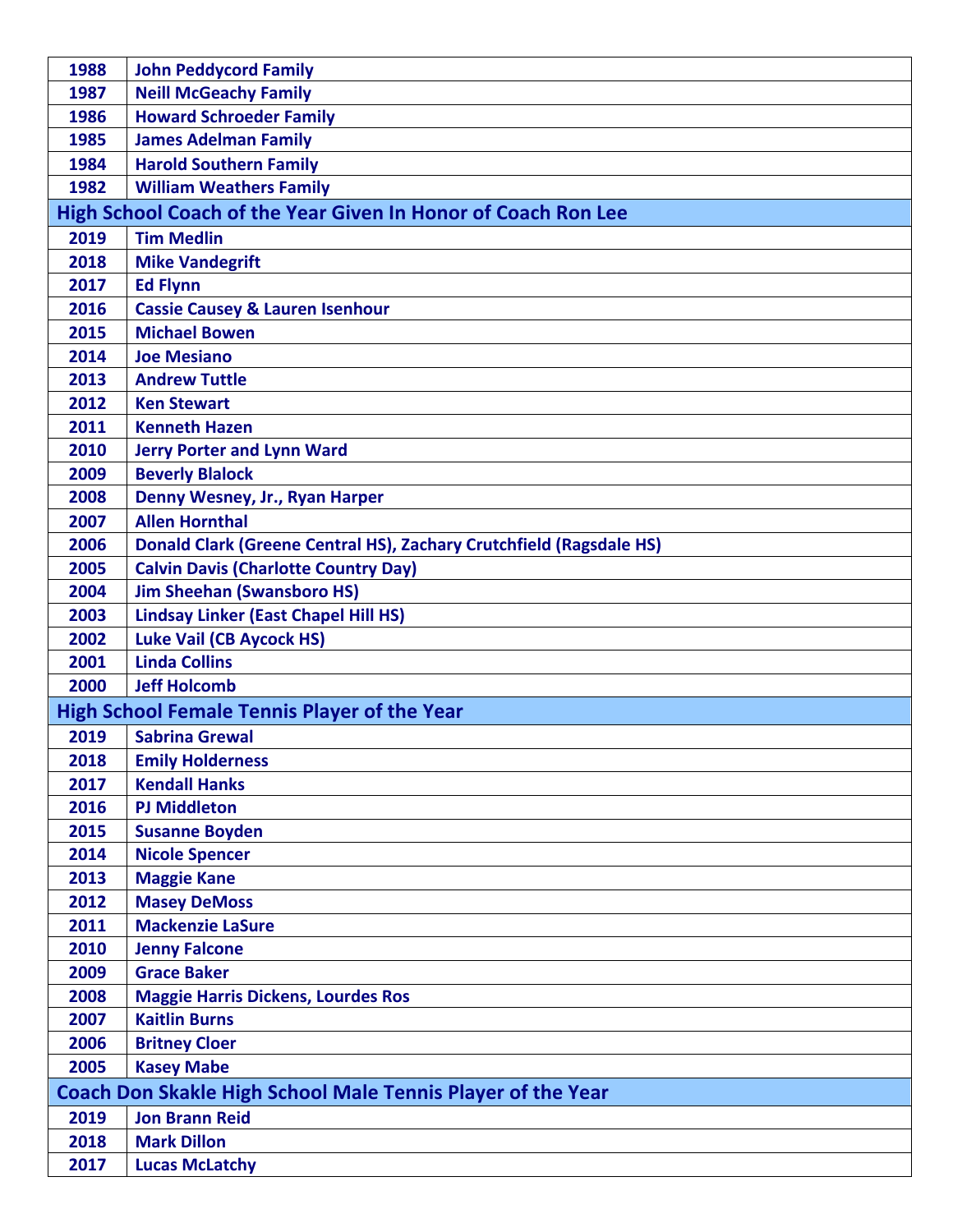| 2016                                                           | <b>Rohan Chandrasekhar</b>                                |
|----------------------------------------------------------------|-----------------------------------------------------------|
| 2015                                                           | <b>Klein Evans</b>                                        |
| 2014                                                           | <b>Bo Boyden</b>                                          |
| 2013                                                           | <b>Robert Kelly</b>                                       |
| 2011                                                           | Kyle M. Johnson. Jr.                                      |
| 2010                                                           | <b>Ryan Forbes</b>                                        |
| 2009                                                           | <b>John Banks</b>                                         |
| 2008                                                           | <b>Brendan O'Connor</b>                                   |
| 2007                                                           | <b>Chase Helpingstine</b>                                 |
| 2006                                                           | <b>Owen Bullard</b>                                       |
| 2005                                                           | <b>David Hopkins</b>                                      |
|                                                                | James H. Leighton Junior Female Tennis Player of the Year |
| 2019                                                           | <b>Abigail Forbes</b>                                     |
| 2018                                                           | <b>Geraldine Alexandra Nicole Bowen</b>                   |
| 2017                                                           | <b>Camryn McClure</b>                                     |
| 2016                                                           | <b>Mya Salch</b>                                          |
| 2015                                                           | <b>Abigail Forbes</b>                                     |
| 2014                                                           | <b>Kaitlyn McCarthy</b>                                   |
| 2013                                                           | <b>Kaitlyn McCarthy and Chloe Ouellet-Pizer</b>           |
| 2012                                                           | <b>Taylor Davidson</b>                                    |
| 2011                                                           | <b>Chloe Ouellet-Pizer</b>                                |
| 2010                                                           | <b>Kaitlyn McCarthy</b>                                   |
| 2009                                                           | <b>ReeRee Li</b>                                          |
| 2008                                                           | <b>Lauren Herring</b>                                     |
| 2007                                                           | <b>Kathryn Talbert</b>                                    |
| 2006                                                           | <b>Amanda Domitrovich</b>                                 |
| 2005                                                           | <b>Reka Zsilinszka</b>                                    |
| 1985                                                           | <b>Kim Kessaris</b>                                       |
|                                                                | James H. Leighton Junior Male Tennis Player of the Year   |
| 2019                                                           | <b>Braden Shick</b>                                       |
| 2018                                                           | <b>Kai Villagomez</b>                                     |
| 2017                                                           | <b>Thomas Hodges</b>                                      |
| 2016                                                           | <b>Nick Stachowiak</b>                                    |
| 2015                                                           | <b>Nick Stachowiak</b>                                    |
| 2014                                                           | <b>Patrick Kypson</b>                                     |
| 2013                                                           | <b>Josh Du Toit</b>                                       |
| 2012                                                           | <b>Korey Lovett</b>                                       |
| 2011                                                           | <b>Nick Stachowiak</b>                                    |
| 2010                                                           | <b>Anudeep Kodali</b>                                     |
| 2009                                                           | <b>Tommy Paul</b>                                         |
| 2008                                                           | <b>Ryan Noble</b>                                         |
| 2007                                                           | <b>David Hopkins</b>                                      |
| 2006                                                           | <b>Paul Bartholomy</b>                                    |
| 2005                                                           | <b>Andrew Orban</b>                                       |
| Debbie Southern Junior Female Tennis Sportsmanship Award ~ 12s |                                                           |
| 2019                                                           | <b>Victoria Mann</b>                                      |
| 2018                                                           | <b>Ann Harrison Wilde</b>                                 |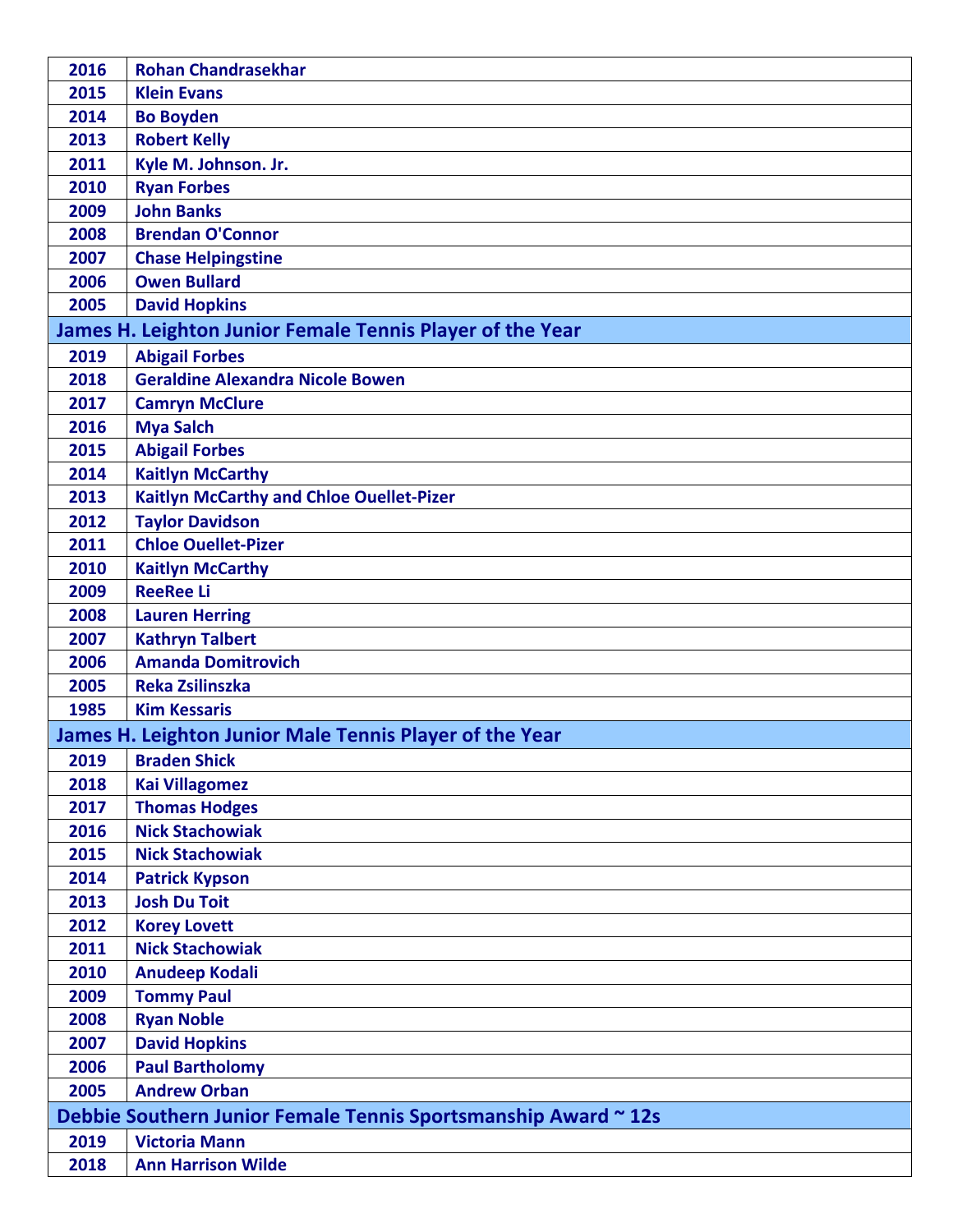| 2017                                                               | <b>Olivia Corcoran</b>                                         |
|--------------------------------------------------------------------|----------------------------------------------------------------|
| 2016                                                               | <b>Julia Johnston</b>                                          |
| 2015                                                               | <b>Alexandra Torre</b>                                         |
| 2014                                                               | <b>Grace Brittain</b>                                          |
| 2013                                                               | <b>Karen Galush</b>                                            |
| 2012                                                               | <b>Sullivan Morgus</b>                                         |
| 2011                                                               | <b>Lindsey Fahys</b>                                           |
| 2010                                                               | Sofia Anthony, Jordan Strickland                               |
| 2009                                                               | <b>Cameron Waters</b>                                          |
| 2008                                                               | <b>Kirsten Ward</b>                                            |
| 2007                                                               | <b>Jessie Lynn Paul</b>                                        |
| 2006                                                               | <b>Samantha Light</b>                                          |
| 2005                                                               | <b>ReeRee Li</b>                                               |
|                                                                    | Debbie Southern Junior Female Tennis Sportsmanship Award ~ 14s |
| 2019                                                               | <b>Savannah Schultz</b>                                        |
| 2018                                                               | <b>Sophia Catino</b>                                           |
| 2017                                                               | <b>Rosemarie Nelson</b>                                        |
| 2016                                                               | <b>Mary Victoria Young</b>                                     |
| 2015                                                               | <b>Jenna Thompson</b>                                          |
| 2014                                                               | <b>Carolyn Ansari</b>                                          |
| 2013                                                               | <b>Jenna Knors</b>                                             |
| 2012                                                               | <b>Mary Beth Jackson</b>                                       |
| 2011                                                               | <b>Bailey Edwards</b>                                          |
| 2010                                                               | <b>Marisa Anthony</b>                                          |
| 2009                                                               | <b>Abby Segodnia</b>                                           |
| 2008                                                               | <b>Emily Bridges</b>                                           |
| 2007                                                               | <b>Alice Song</b>                                              |
| 2006                                                               | <b>Tori Helpingstine</b>                                       |
| 2005                                                               | <b>Christin Newman</b>                                         |
|                                                                    | Debbie Southern Junior Female Tennis Sportsmanship Award ~ 16s |
| 2019                                                               | <b>Elsa Kirch</b>                                              |
| 2018                                                               | <b>Cameron Bradley</b>                                         |
| 2017                                                               | <b>Margaret Nelson</b>                                         |
| 2016                                                               | <b>Brenna Bryant</b>                                           |
| 2015                                                               | <b>Maddie Weber</b>                                            |
| 2014                                                               | <b>Kate Earnhardt</b>                                          |
| 2013                                                               | <b>Courtney Mudge</b>                                          |
| 2012                                                               | <b>Savannah Taranto</b>                                        |
| 2011                                                               | <b>Grace Allen</b>                                             |
| 2010                                                               | <b>Smith Hinton</b>                                            |
| 2009                                                               | <b>Taylor Baird</b>                                            |
| 2008                                                               | <b>Nancy Cannon</b>                                            |
| 2007                                                               | <b>Jennifer Antoszyk</b>                                       |
| 2006                                                               | <b>Kaitlin Burns</b>                                           |
| 2005                                                               | <b>Caroline Mauch</b>                                          |
| Coach David L. Lash Junior Female Tennis Sportsmanship Award ~ 18s |                                                                |
| 2019                                                               | <b>Olivia Ward</b>                                             |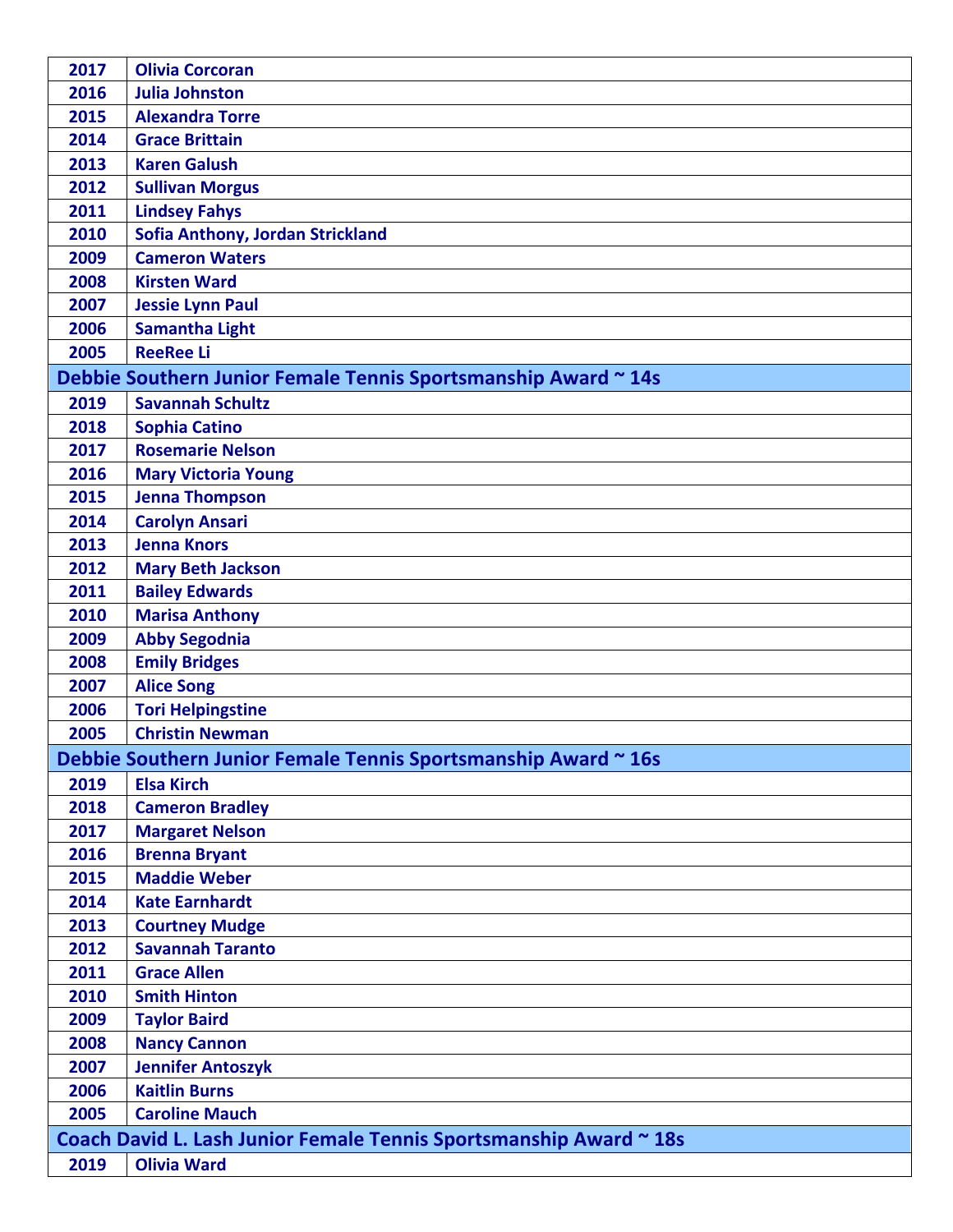| 2018 | <b>Katie Andreini</b>                                     |
|------|-----------------------------------------------------------|
| 2017 | <b>Peyton Pesavento</b>                                   |
| 2016 | <b>Hailey Simon</b>                                       |
| 2015 | <b>Hannah Archer</b>                                      |
| 2014 | <b>Jordan Strickland</b>                                  |
| 2013 | <b>Kirsten Ward</b>                                       |
| 2012 | <b>Helen Zhang</b>                                        |
| 2011 | <b>Haleigh Morgus</b>                                     |
| 2010 | <b>Ivy Gramm</b>                                          |
| 2009 | <b>Hannah Herlocker</b>                                   |
| 2008 | <b>Juliana White</b>                                      |
| 2007 | <b>Amanda Marrow</b>                                      |
| 2006 | <b>Winnie Quick</b>                                       |
| 2005 | <b>Neils Barringer</b>                                    |
|      | Hal Southern Junior Male Tennis Sportsmanship Award ~ 12s |
| 2019 | <b>Matthew Yugeng Lu (posthumously)</b>                   |
| 2018 | <b>Noah McDonald</b>                                      |
| 2017 | <b>Oliver Narbut</b>                                      |
| 2016 | <b>Sam Halvorsen</b>                                      |
| 2015 | <b>Braden Shick</b>                                       |
| 2014 | <b>Jonathan Lee</b>                                       |
| 2013 | <b>Holland Baynard</b>                                    |
| 2012 | <b>Conner Stroud</b>                                      |
| 2011 | <b>Andrew Redding</b>                                     |
| 2010 | <b>Aaron Cooper</b>                                       |
| 2009 | <b>Tommy Paul</b>                                         |
| 2008 | <b>Anudeep Kodali</b>                                     |
| 2007 | <b>Tommy Paul</b>                                         |
| 2006 | <b>David Senerchia</b>                                    |
| 2005 | <b>Hunter Schlacks</b>                                    |
|      | Hal Southern Junior Male Tennis Sportsmanship Award ~ 14s |
| 2019 | <b>Johnathan Baddour</b>                                  |
| 2018 | <b>Sam Schainblatt</b>                                    |
| 2017 | <b>Brock Boehling</b>                                     |
| 2016 | <b>Drew Broadstreet</b>                                   |
| 2015 | <b>Mark Dillon</b>                                        |
| 2014 | <b>Eric Zhang</b>                                         |
| 2013 | <b>Max Vicario</b>                                        |
| 2012 | <b>Nick Stachowiak</b>                                    |
| 2011 | <b>Daniel Belsito</b>                                     |
| 2010 | <b>Robert Kelly</b>                                       |
| 2009 | <b>Korey Lovett</b>                                       |
| 2008 | <b>Chad Hoskins, Andrew Ely</b>                           |
| 2007 | <b>Austin Ansari</b>                                      |
| 2006 | <b>John Banks</b>                                         |
| 2005 | <b>Pierce Hoover</b>                                      |
|      | Hal Southern Junior Male Tennis Sportsmanship Award ~ 16s |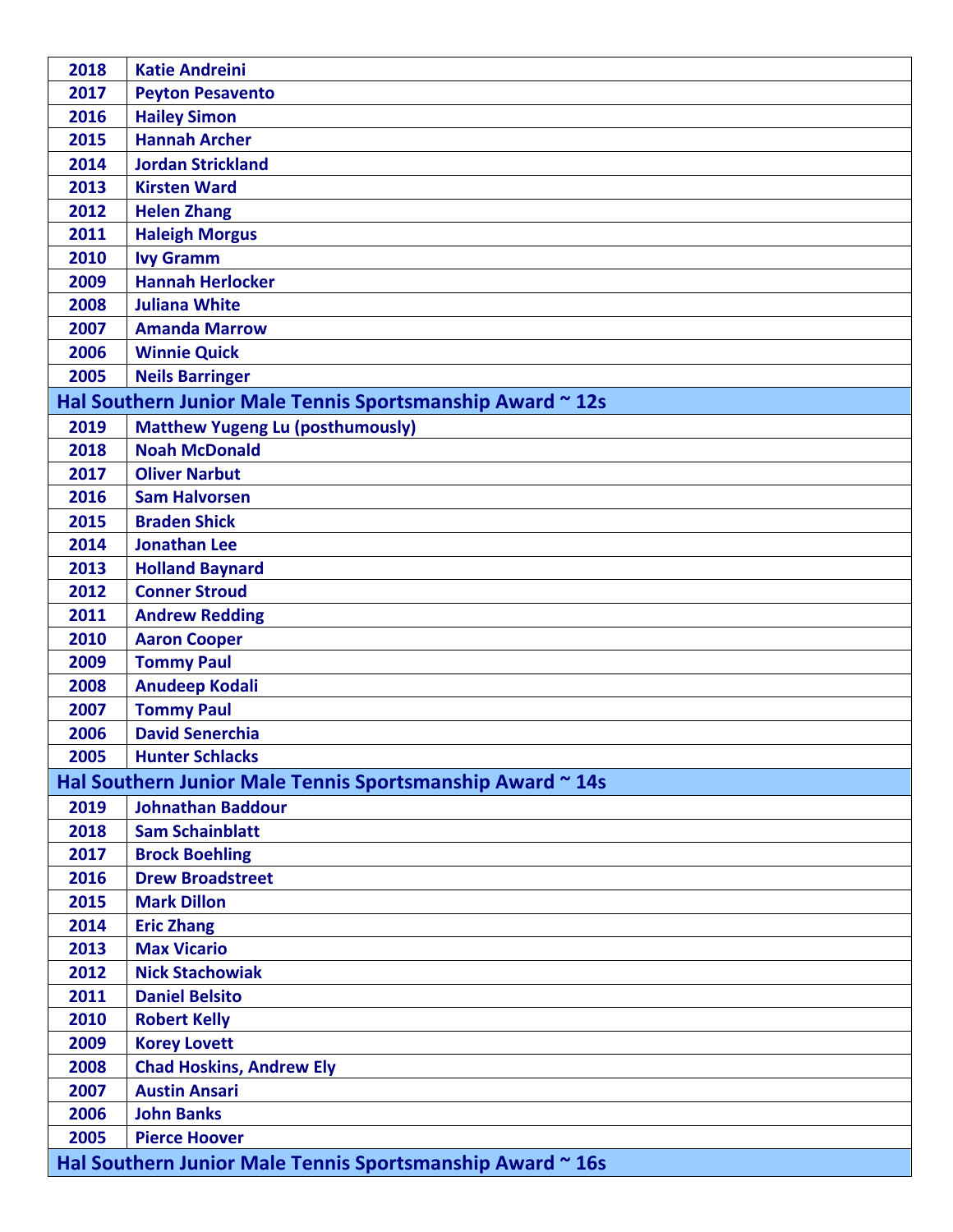| 2019 | <b>David Saye</b>                                                          |
|------|----------------------------------------------------------------------------|
| 2018 | <b>Matthew Gooch</b>                                                       |
| 2017 | <b>Nathan Lieberman</b>                                                    |
| 2016 | <b>Matthew Thomson</b>                                                     |
| 2015 | <b>Ryan Jurist</b>                                                         |
| 2014 | <b>Bennett Crane</b>                                                       |
| 2013 | <b>Austin Cobb</b>                                                         |
| 2012 | <b>Michael Ogden</b>                                                       |
| 2011 | <b>Connor Cooke</b>                                                        |
| 2010 | <b>Reid Dillon, Benjamin Kelley</b>                                        |
| 2009 | <b>Andy Lundeen</b>                                                        |
| 2008 | <b>John Coryell</b>                                                        |
| 2007 | <b>Dillon Segur, Angus Walker</b>                                          |
| 2006 | <b>Chris Toussaint</b>                                                     |
| 2005 | <b>Bill Bobbitt</b>                                                        |
|      | Junior Male Tennis Sportsmanship Award ~ 18s Given by Billy and Jean Trott |
| 2019 | <b>Cohen Sechrist</b>                                                      |
| 2018 | <b>Jim Dick</b>                                                            |
| 2017 | <b>Matthew Thomson</b>                                                     |
| 2016 | <b>Ben Wayand</b>                                                          |
| 2015 | <b>Kavir Kumar</b>                                                         |
| 2014 | <b>Joel Dunlap</b>                                                         |
| 2013 | <b>Blake Covington</b>                                                     |
| 2012 | <b>Trey Cook</b>                                                           |
| 2011 | <b>Austin Ansari</b>                                                       |
| 2010 | <b>Dillon Segur</b>                                                        |
| 2009 | <b>James Coxe</b>                                                          |
| 2008 | <b>Andrew McKinnon</b>                                                     |
| 2007 | <b>Justin Radloff</b>                                                      |
| 2006 | <b>Dejon Bivens</b>                                                        |
| 2005 | <b>Tareg Alani</b>                                                         |
|      | Jr. Team Tennis Local League Coordinator of the Year                       |
| 2019 | <b>Cheri Kohans</b>                                                        |
| 2018 | <b>Cari Powell</b>                                                         |
| 2017 | <b>Michele Lee</b>                                                         |
| 2016 | <b>Reid Kinlaw &amp; Fiona Degnan</b>                                      |
| 2015 | <b>Ken Glanville</b>                                                       |
| 2014 | <b>Cathy Baldwin</b>                                                       |
| 2013 | <b>Ken Glanville and Lorraine Norris</b>                                   |
| 2012 | <b>Donna Barger</b>                                                        |
| 2011 | <b>Michele Lee</b>                                                         |
| 2010 | <b>Jen Buxton, Patti Fox</b>                                               |
| 2009 | <b>Rosanne Boswell</b>                                                     |
| 2008 | <b>Vic Ramsey</b>                                                          |
| 2007 | <b>Kevin Caccia</b>                                                        |
| 2006 | <b>Carla O'Connor</b>                                                      |
|      | <b>Junior Tennis Council Award Given In Honor of John Peddycord</b>        |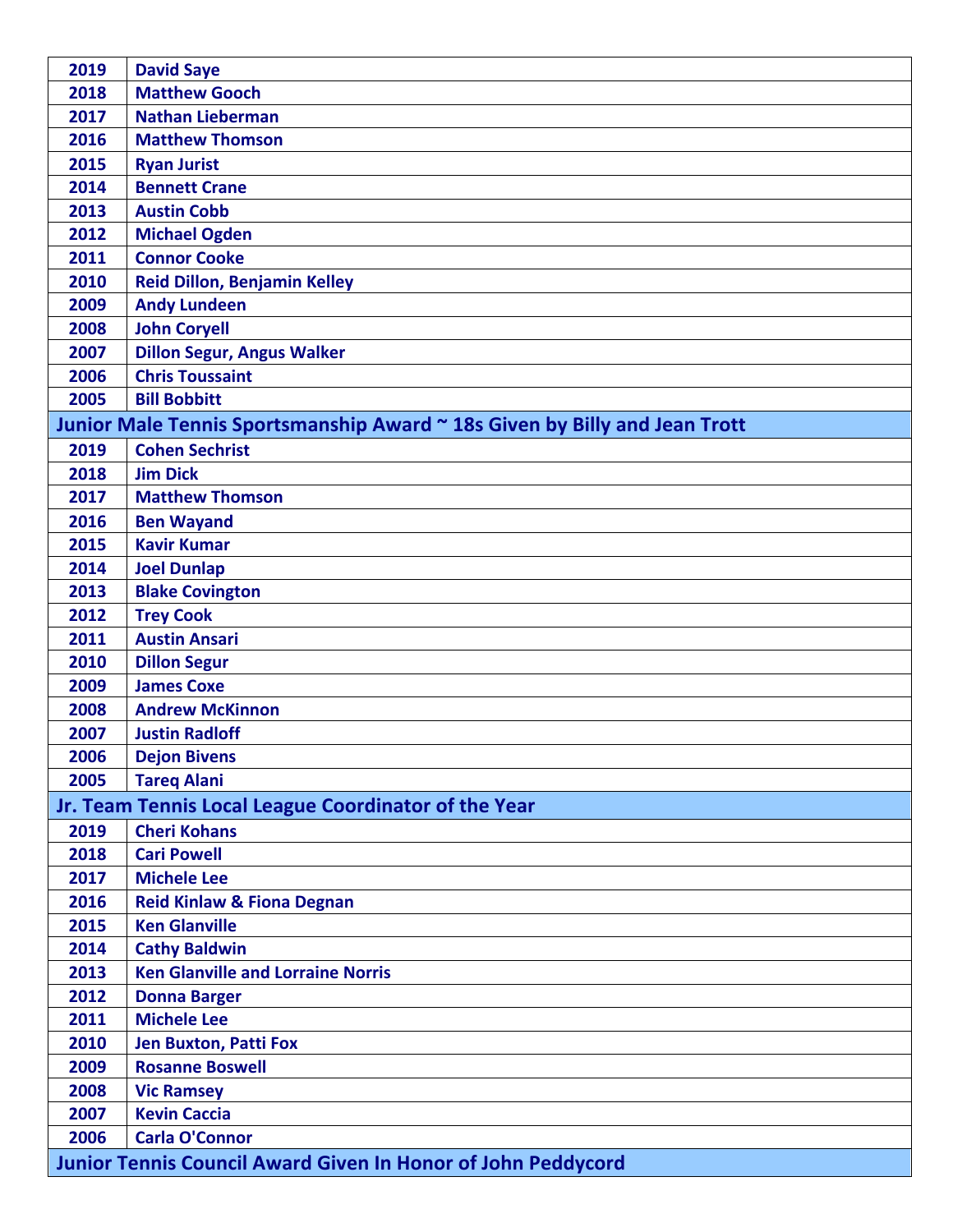| 2019 | <b>Chris Hoshour</b>                                                                                 |
|------|------------------------------------------------------------------------------------------------------|
| 2018 | <b>William Davis, Jr.</b>                                                                            |
| 2017 | <b>Greg Gentry</b>                                                                                   |
| 2016 | <b>Lin Phillips</b>                                                                                  |
| 2015 | <b>Karen Holbrook</b>                                                                                |
| 2014 | <b>Wayne Giese</b>                                                                                   |
| 2013 | <b>Maria Mood-Brown</b>                                                                              |
| 2012 | <b>Cathy Baldwin</b>                                                                                 |
| 2011 | <b>Sean Ferreira</b>                                                                                 |
| 2010 | <b>Randy Pate</b>                                                                                    |
| 2009 | <b>Carla O'Connor</b>                                                                                |
| 2008 | <b>Rosanne Boswell, Robert Edwards</b>                                                               |
| 2007 | <b>Jeff Trivette</b>                                                                                 |
| 2006 | <b>John Trimp</b>                                                                                    |
| 2005 | <b>Ted Reese</b>                                                                                     |
| 2004 | <b>Shane Wells</b>                                                                                   |
| 2003 | <b>Chris Cagle</b>                                                                                   |
| 2002 | <b>John Isner, Katrina Tsang</b>                                                                     |
| 2001 | <b>Jim Toney</b>                                                                                     |
| 2000 | <b>Thomas Eek</b>                                                                                    |
| 1999 | Alli Baker, Andrew Orban                                                                             |
| 1998 | <b>Jeff Joyce, Janet Dack</b>                                                                        |
| 1997 | <b>Norvell Brown, Ralph Wingerter</b>                                                                |
| 1996 | <b>Dan Weant</b>                                                                                     |
| 1995 | Jackie Houston, Caroline Hill, Katrina Gildemeister, Tripp Phillips, David Cheatwood, Jonathan Janda |
| 1994 | <b>Kathy Kim</b>                                                                                     |
| 1993 | <b>David Cheatwood</b>                                                                               |
|      |                                                                                                      |
| 1992 | <b>Herb Bolick</b>                                                                                   |
| 1991 | <b>Mary Lloyd Barbera</b>                                                                            |
| 1990 | <b>Ken Herrmann</b>                                                                                  |
| 1989 | <b>Kelly Key</b>                                                                                     |
| 1988 | <b>JW Isenhour</b>                                                                                   |
| 1987 | <b>Bryan Jones</b>                                                                                   |
| 1986 | <b>Kim Kessaris</b>                                                                                  |
| 1983 | <b>Ashley Rhoney</b>                                                                                 |
| 1982 | <b>Mary Lloyd Hodges, Marshall Graham</b>                                                            |
| 1981 | <b>Lawson Duncan</b>                                                                                 |
| 1980 | <b>Stephen Enochs</b>                                                                                |
| 1979 | <b>Wayne Hearn</b>                                                                                   |
|      | Junior Tournament of the Year In Memory of John Allen Farfour                                        |
| 2019 | <b>DOCTA Open Jr. Tennis Challenge</b>                                                               |
| 2018 | <b>Brunswick County Junior Open L5</b>                                                               |
| 2017 | <b>Hollow Rock NC L4</b>                                                                             |
| 2016 | The Farm Doubles Championship NC L3                                                                  |
| 2015 | <b>NC Jr. Clay Courts</b>                                                                            |
| 2014 | <b>Oak Hollow Junior State Open</b><br>North Hills Club Spring Open NC L3/STA L3 Tournament          |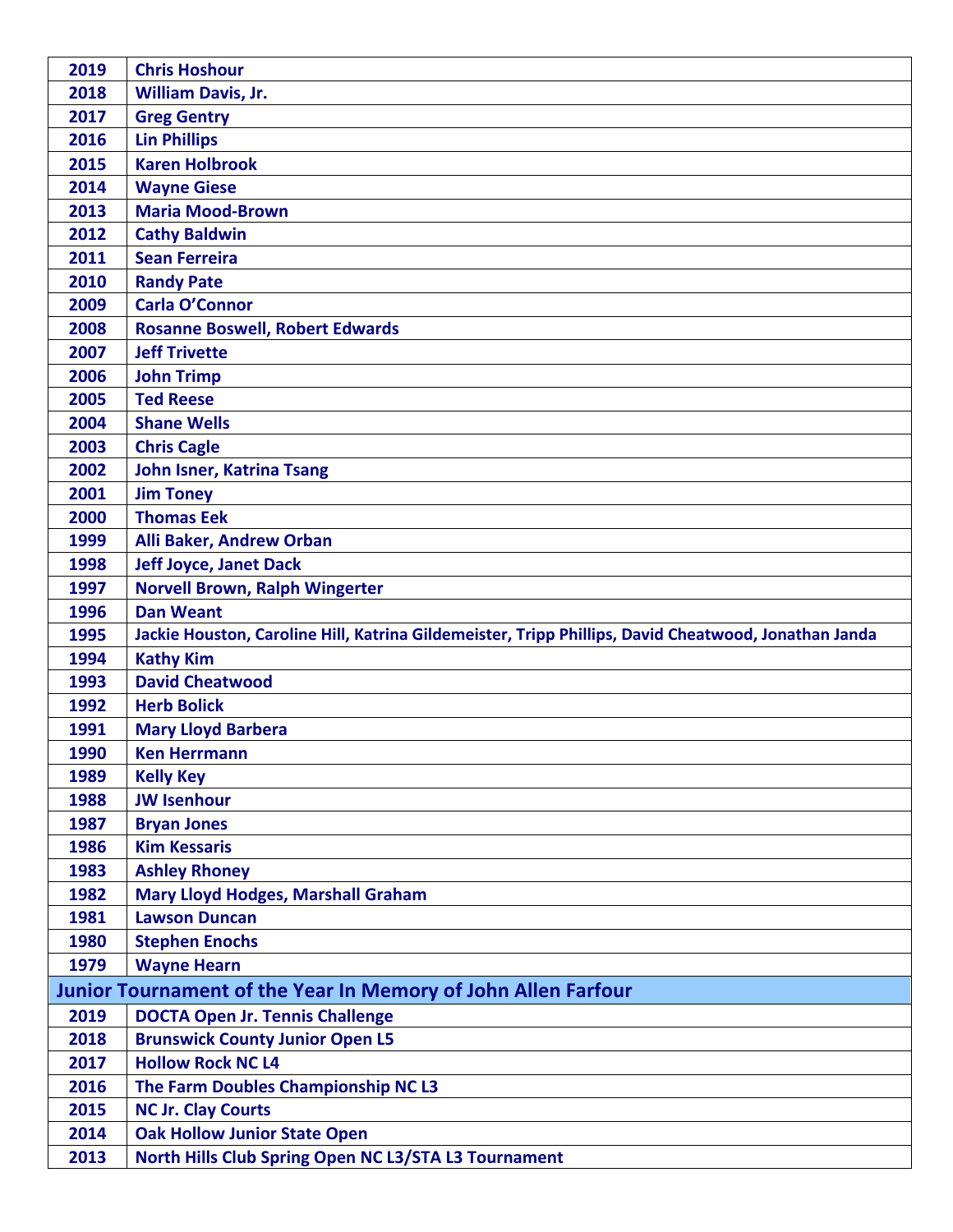| 2012 | <b>Greater Hickory Open</b>                                 |
|------|-------------------------------------------------------------|
| 2011 | <b>Bermuda Run Jr. Championships</b>                        |
| 2010 | <b>Olde Forest Jr. Open</b>                                 |
| 2009 | <b>NC Junior State Closed Championships</b>                 |
| 2008 | <b>Raleigh Tennis Association Junior Futures</b>            |
| 2007 | NC State Jr. Clay Court Open Championships                  |
| 2006 | <b>DOCTA Open Jr Tennis Challenge/Nike Tour</b>             |
| 2005 | <b>Burlington Junior Novice</b>                             |
| 2004 | <b>North Ridge Junior Open</b>                              |
| 2003 | 4th Annual Carolina Country Club Junior Open                |
| 2002 | <b>Southern Village Doubles Championship Tournament</b>     |
|      | <b>Park Crossing Jr Spring Championships</b>                |
| 2001 | <b>Charlotte Junior Novice Championships</b>                |
| 2000 | NC 16's & 18's State Closed                                 |
| 1999 | <b>Boy's 12 National Clay Court Championships</b>           |
|      | <b>USTA League Captain of the Year</b>                      |
| 2019 | <b>Aulisa Tandradinata</b>                                  |
| 2018 | <b>Yubie Albert</b>                                         |
| 2017 | <b>Kim Cusic Roberts</b>                                    |
| 2016 | <b>Nathan Caldwell</b>                                      |
| 2015 | <b>Jennifer Lay</b>                                         |
| 2014 | <b>Kane Haynes</b>                                          |
| 2013 | <b>Sandy Corpora</b>                                        |
| 2012 | <b>Jason Ingraham</b>                                       |
| 2011 | <b>Frankie Moulton, Maria Tuttle</b>                        |
| 2010 | <b>Dawn Ausborn, Alex Iving</b>                             |
| 2009 | Elizabeth Dougherty, Angela Baxley, John Hughes             |
|      | <b>League Volunteer Service Award Given by Omega Sports</b> |
| 2019 | <b>Chuck Moore &amp; Todd Wilson</b>                        |
| 2018 | <b>Mindy Nelson</b>                                         |
| 2017 | <b>Jean Haas</b>                                            |
| 2016 | <b>Faye Campbell</b>                                        |
| 2015 | <b>JD Weber</b>                                             |
| 2014 | <b>Cookie Guarini</b>                                       |
| 2013 | <b>Michele Lee</b>                                          |
| 2012 | <b>Bobby Taylor</b>                                         |
| 2011 | <b>Angela Allen</b>                                         |
| 2010 | <b>Terri Sanz</b>                                           |
| 2009 | <b>Bobby Taylor</b>                                         |
| 2008 | <b>Adriana Crisp</b>                                        |
| 2007 | <b>Paul Haskins</b>                                         |
| 2006 | <b>Cookie Guarini</b>                                       |
| 2005 | <b>Kay Cook</b>                                             |
| 2004 | <b>Ron Liveris</b>                                          |
| 2003 | <b>Tom Peatross</b>                                         |
| 2002 | <b>Roberta Phelps</b>                                       |
| 2001 | Leigh Ingram                                                |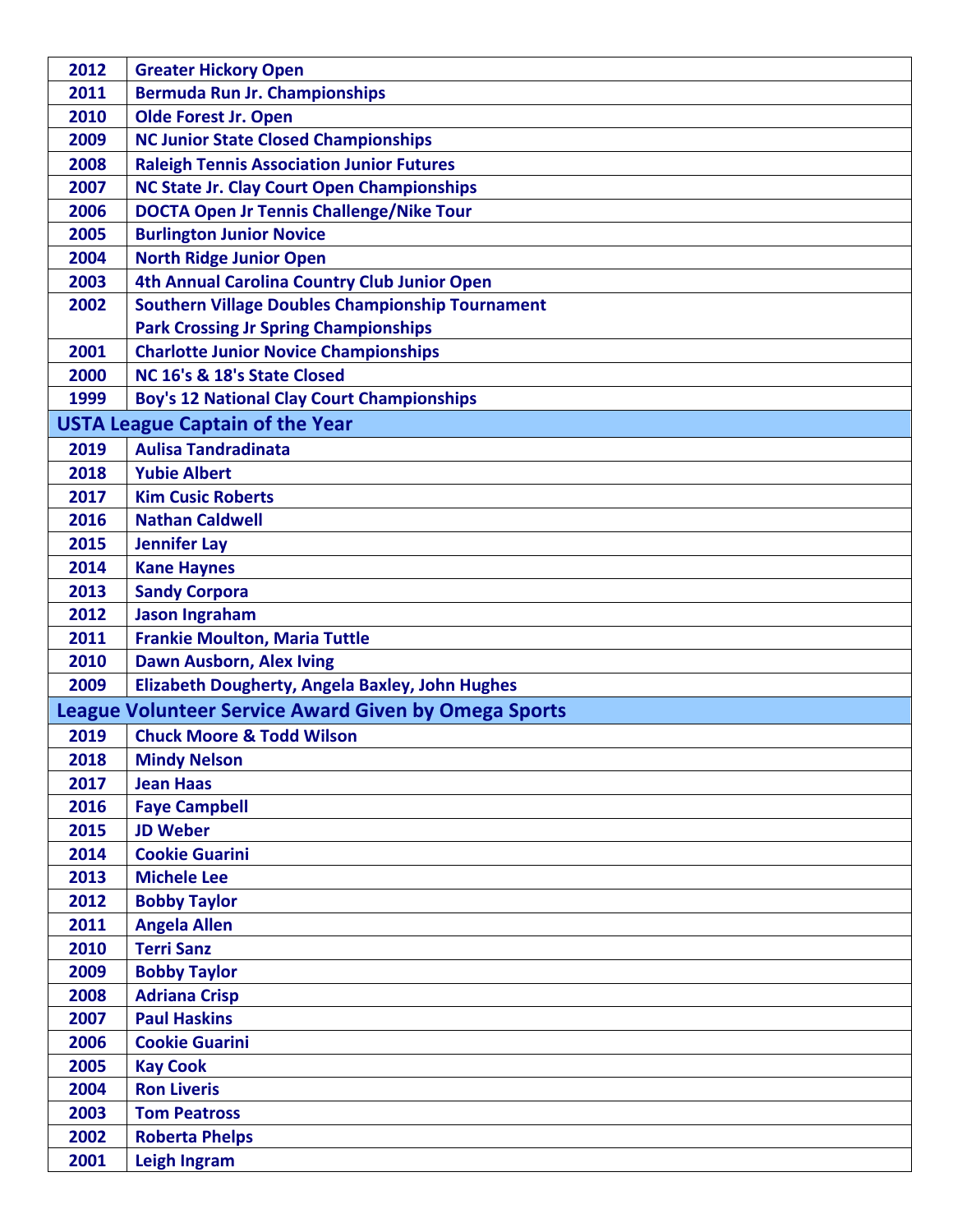| 2000 | <b>Rosalie Farley</b>                                          |
|------|----------------------------------------------------------------|
| 1999 | <b>Anna Martin</b>                                             |
| 1997 | <b>Judy Utley</b>                                              |
| 1996 | <b>Beverly Wilson</b>                                          |
| 1995 | <b>Margie &amp; Bud Ruddle</b>                                 |
|      | <b>Mary Milam Lifetime Achievement Award</b>                   |
| 2019 | <b>Chad Oxendine</b>                                           |
| 2018 | <b>James Reid</b>                                              |
| 2017 | <b>Keisha Price</b>                                            |
| 2016 | <b>Faye Thomas</b>                                             |
| 2015 | <b>John Bethune</b>                                            |
| 2014 | <b>John McLean</b>                                             |
| 2013 | <b>Francie Barragan</b>                                        |
| 2012 | <b>Harold Pollard</b>                                          |
| 2011 | <b>Palmer Sugg</b>                                             |
| 2010 | <b>Shane Wells</b>                                             |
| 2009 | <b>Chris Cagle</b>                                             |
| 2008 | <b>Richard Holderness</b>                                      |
| 2007 | <b>Andy Andrews</b>                                            |
| 2005 | <b>Kelly Gaines</b>                                            |
| 2004 | <b>Billy Trott</b>                                             |
| 2003 | <b>Karen Rembert</b>                                           |
| 2000 | <b>Alex Rucker</b>                                             |
| 1999 | <b>Mary Lloyd Barbera</b>                                      |
| 1998 | <b>John Eatman</b>                                             |
| 1997 | <b>Henry Hostetler</b>                                         |
| 1996 | <b>Cy King</b>                                                 |
|      | <b>USTA League Tennis Local League Coordinator of the Year</b> |
| 2019 | <b>Iris Ham</b>                                                |
| 2018 | <b>Tracy Debnam</b>                                            |
| 2017 | <b>Cathy Baldwin</b>                                           |
| 2016 | <b>Judy Parker</b>                                             |
| 2015 | <b>Iris Ham</b>                                                |
| 2014 | <b>Bevie Walker</b>                                            |
| 2013 | <b>Melissa Robertson</b>                                       |
| 2012 | <b>Donna Barger</b>                                            |
| 2011 | <b>Melissa Feuerstein</b>                                      |
| 2010 | <b>Jen Buxton, Tammy Brown</b>                                 |
| 2009 | <b>Judy Parker</b>                                             |
| 2008 | <b>Suellen McCrary</b>                                         |
| 2007 | <b>Iris Ham</b>                                                |
| 2006 | <b>Lynn Goldberg</b>                                           |
| 2005 | <b>Ruth Bondurant</b>                                          |
| 2004 | <b>Sol Flynt</b>                                               |
| 2003 | <b>Iris Ham</b>                                                |
| 2002 | <b>Tammy Brown</b>                                             |
| 2001 | <b>Carla O'Connor</b>                                          |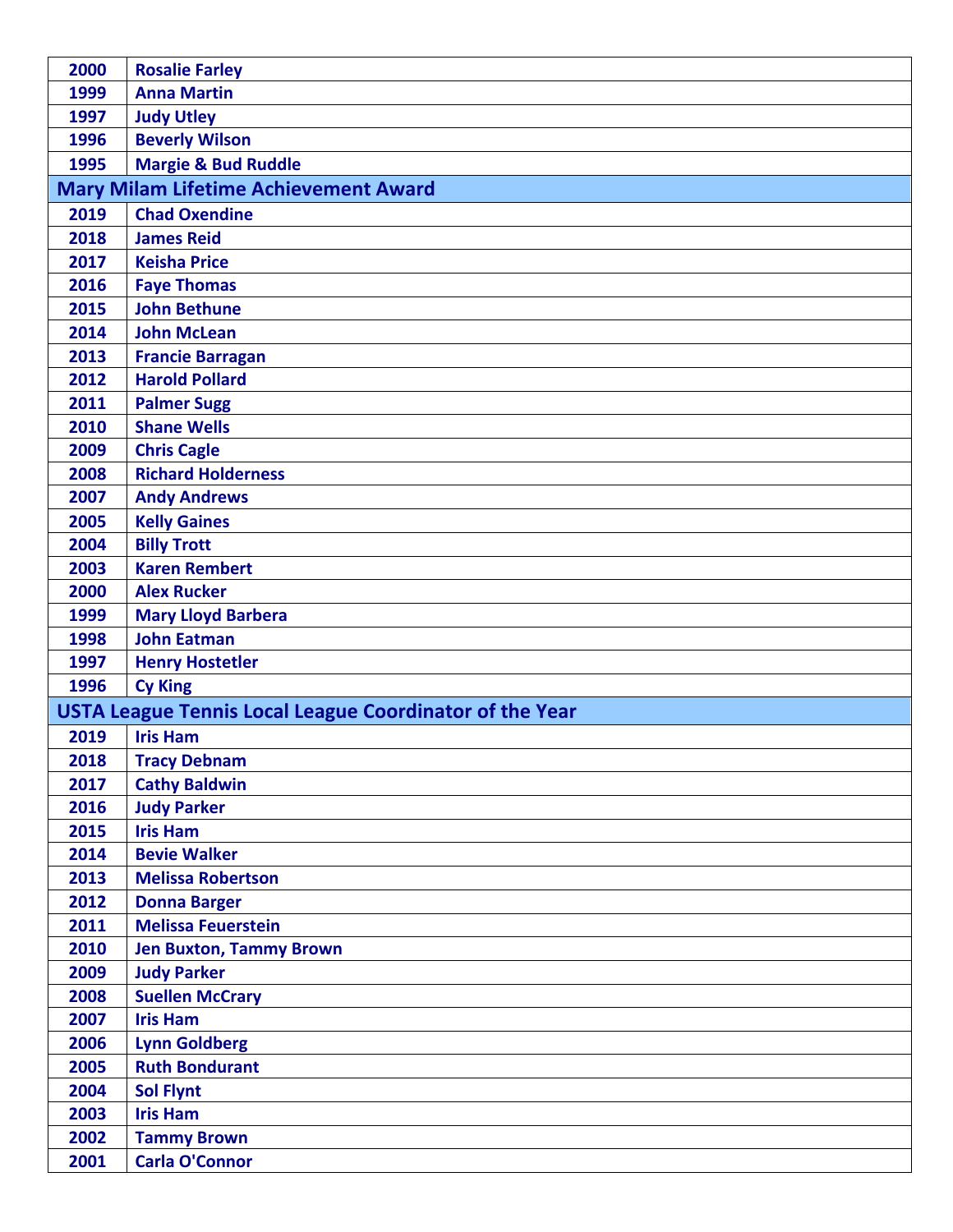| 2000 | <b>Bonnie Vandegrift</b>                                                          |
|------|-----------------------------------------------------------------------------------|
| 1999 | <b>Heather Smith</b>                                                              |
| 1998 | <b>Becky Dickinson, Polly Durham</b>                                              |
|      | <b>Grady Elmore Media Excellence Award</b>                                        |
| 2019 | <b>Lauren Brigman</b>                                                             |
| 2018 | <b>Brian Hall</b>                                                                 |
| 2017 | <b>Owen Hassell</b>                                                               |
| 2016 | <b>Cindy Dreikosen</b>                                                            |
| 2015 | <b>Jay Spivey</b>                                                                 |
| 2014 | <b>Bill Davis (The State Port Pilot)</b>                                          |
| 2013 | <b>Tyler Goode</b>                                                                |
| 2012 | <b>Clellie R Allen (Wake Weekly)</b>                                              |
| 2011 | <b>Cindy Farmer (Fox 8)</b>                                                       |
| 2010 | <b>Eddie Wooten (News Record)</b>                                                 |
| 2009 | <b>Chris Kelly (Rock 92)</b>                                                      |
|      | <b>Deborah Hooper (WFMY News 2)</b>                                               |
| 2008 | <b>Bob Campbell (Majic 941 WTHZ)</b>                                              |
|      | <b>John Delong (Winston-Salem Journal)</b>                                        |
| 2007 | <b>Sergio Quintana</b>                                                            |
| 2006 | <b>Danny Harnden (WGHP-TV Fox 8)</b>                                              |
|      | <b>Danielle Casper (Cary Magazine)</b>                                            |
| 2005 | <b>Randy Young (Chapel Hill News)</b>                                             |
| 2004 | <b>Stuart Hall (Cary News)</b>                                                    |
| 2003 | <b>Kelly Donaldson (Transylvania Times)</b>                                       |
| 2002 | <b>Phil Goble (Wilson Daily Times)</b>                                            |
| 2001 | <b>Andy English (High Point Enterprise)</b>                                       |
| 2000 | <b>Dean Hensley (Hendersonville Times News)</b>                                   |
| 1999 | <b>Rick Bonnell (Charlotte Observer)</b>                                          |
| 1998 | <b>Gene Motley (WWAY-TV3)</b>                                                     |
|      | <b>Ray Alley (NC Tennis Today)</b>                                                |
| 1997 | <b>Tim Stevens (News &amp; Observer)</b>                                          |
|      | Dave Goren (WXII-TV 12)                                                           |
| 1996 | Langston Wertz, Jr. (Charlotte Observer)<br><b>Johnny Phelps (WXLV-TV ABC 45)</b> |
| 1995 | <b>Marlo Klain (WXII Winston-Salem)</b>                                           |
|      | <b>Marc Harper (News &amp; Record)</b>                                            |
| 1994 | <b>Liz Clarke (Charlotte News)</b>                                                |
|      | <b>Mike Hogewood (WFMY-TV)</b>                                                    |
| 1993 | <b>Chris Wright (Wilmington Star-News)</b>                                        |
|      | <b>Paul Cameron (WBTV-Charlotte)</b>                                              |
| 1992 | <b>Mickey McCarthy (News &amp; Observer)</b>                                      |
|      | Dan Rath (WXII-TV)                                                                |
| 1991 | <b>Jim Hamer (Asheville Citizen-Times)</b>                                        |
| 1990 | <b>Lisa Mickey (News &amp; Record)</b>                                            |
|      | Harold Johnson (WSOC-TV Charlotte)                                                |
| 1989 | <b>AJ Carr (News &amp; Observer)</b>                                              |
|      | <b>Rich Brenner</b>                                                               |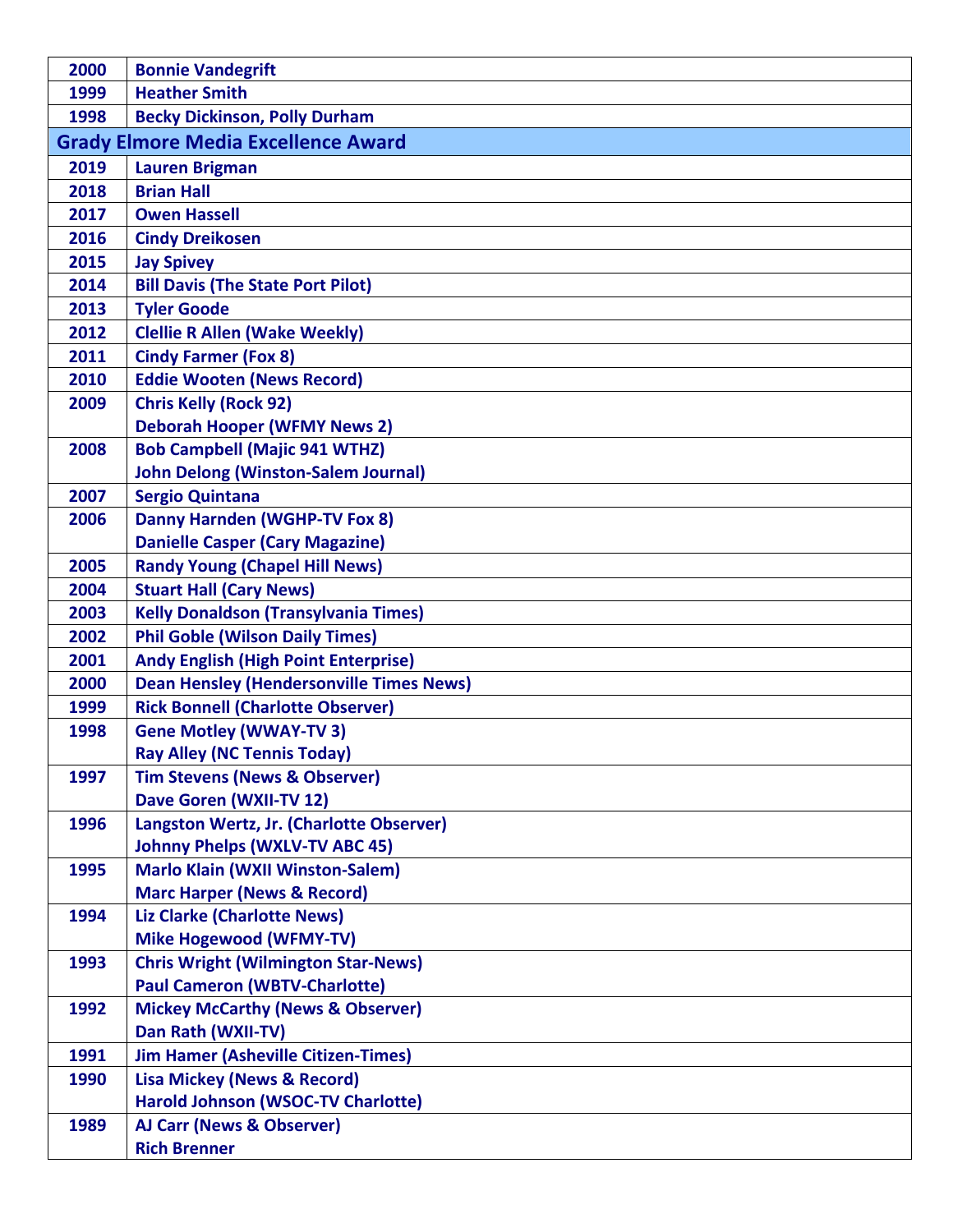| 1988         | <b>Mary Garber (Winston-Salem Journal)</b>                                                       |
|--------------|--------------------------------------------------------------------------------------------------|
|              | <b>Hicks Neal (WLOS-Asheville)</b>                                                               |
|              | <b>Member Organization of the Year</b>                                                           |
| 2019         | <b>Rockingham County Schools</b>                                                                 |
| 2018         | <b>Prestonwood Country Club</b>                                                                  |
| 2017         | <b>Carmel Country Club</b>                                                                       |
| 2016         | <b>Seven Oaks Swim &amp; Racquet Club</b>                                                        |
| 2015         | <b>Blakeney Racquet and Swim Club</b>                                                            |
| 2014         | <b>Chapel Hill Tennis Club</b>                                                                   |
| 2013         | <b>Lake Norman Tennis Assocation</b>                                                             |
| 2012         | <b>Greater Wilmington Tennis Association</b>                                                     |
| 2011         | <b>North Hills Club</b>                                                                          |
| 2010         | <b>Olde Providence Racquet Club</b>                                                              |
| 2009         | <b>Western Wake Tennis Association</b>                                                           |
| 2008         | <b>The Chapel Hill Tennis Club</b>                                                               |
| 2007         | <b>Olde Providence Racquet Club, Raleigh Tennis Association</b>                                  |
| 2006         | <b>Durham-Orange Community Tennis Association</b>                                                |
| 2005         | <b>Greater Wilmington Tennis Association</b>                                                     |
| 2004         | <b>Cary Community Tennis Association</b>                                                         |
| 2003         | <b>Carmel Country Club</b>                                                                       |
| 2002         | <b>Greater Wilmington Tennis Association</b>                                                     |
| 2001         | <b>Wilson Tennis Foundation</b>                                                                  |
| 2000         | <b>Charlotte Tennis Association</b>                                                              |
| 1999         | <b>Greene County Tennis Association</b>                                                          |
| 1998         | <b>Hollow Rock Racquet &amp; Swim Club</b>                                                       |
| 1997         | <b>Greater Wilmington Tennis Association</b><br><b>Western North Carolina Tennis Association</b> |
| 1996<br>1995 | <b>Charlotte Tennis Association</b>                                                              |
| 1993         | <b>Wilson Tennis Foundation</b>                                                                  |
| 1992         | <b>Winston-Salem Tennis, Inc.</b>                                                                |
| 1991         | <b>Olde Forest Racquet Club</b>                                                                  |
| 1990         | <b>Lee County Tennis Association</b>                                                             |
| 1989         | <b>Fayetteville Area Tennis Association</b>                                                      |
| 1988         | <b>Goldsboro Tennis Association</b>                                                              |
| 1987         | <b>Greenville P&amp;R Commission</b>                                                             |
| 1986         | <b>Raleigh Racquet Club</b>                                                                      |
| 1985         | <b>Chapel Hill Tennis Club</b>                                                                   |
| 1983         | <b>Scotland County P&amp;R Commission</b>                                                        |
| 1982         | <b>Greensboro P&amp;R Dept</b>                                                                   |
|              | <b>Outstanding Parks &amp; Recreation Department of the Year Given by Metaltek</b>               |
| 2019         | <b>Reidsville Parks &amp; Recreation</b>                                                         |
| 2018         | <b>Huntersville Parks &amp; Recreation</b>                                                       |
| 2017         | <b>Henderson County Parks and Recreation</b>                                                     |
| 2016         | <b>Kinston/Lenoir County Parks &amp; Recreation Department</b>                                   |
| 2015         | <b>Kinston/Lenoir County Parks &amp; Recreation Department</b>                                   |
| 2014         | <b>Durham Parks and Recreation</b>                                                               |
| 2013         | <b>Apex Parks, Recreation, and Cultural Resources Department</b>                                 |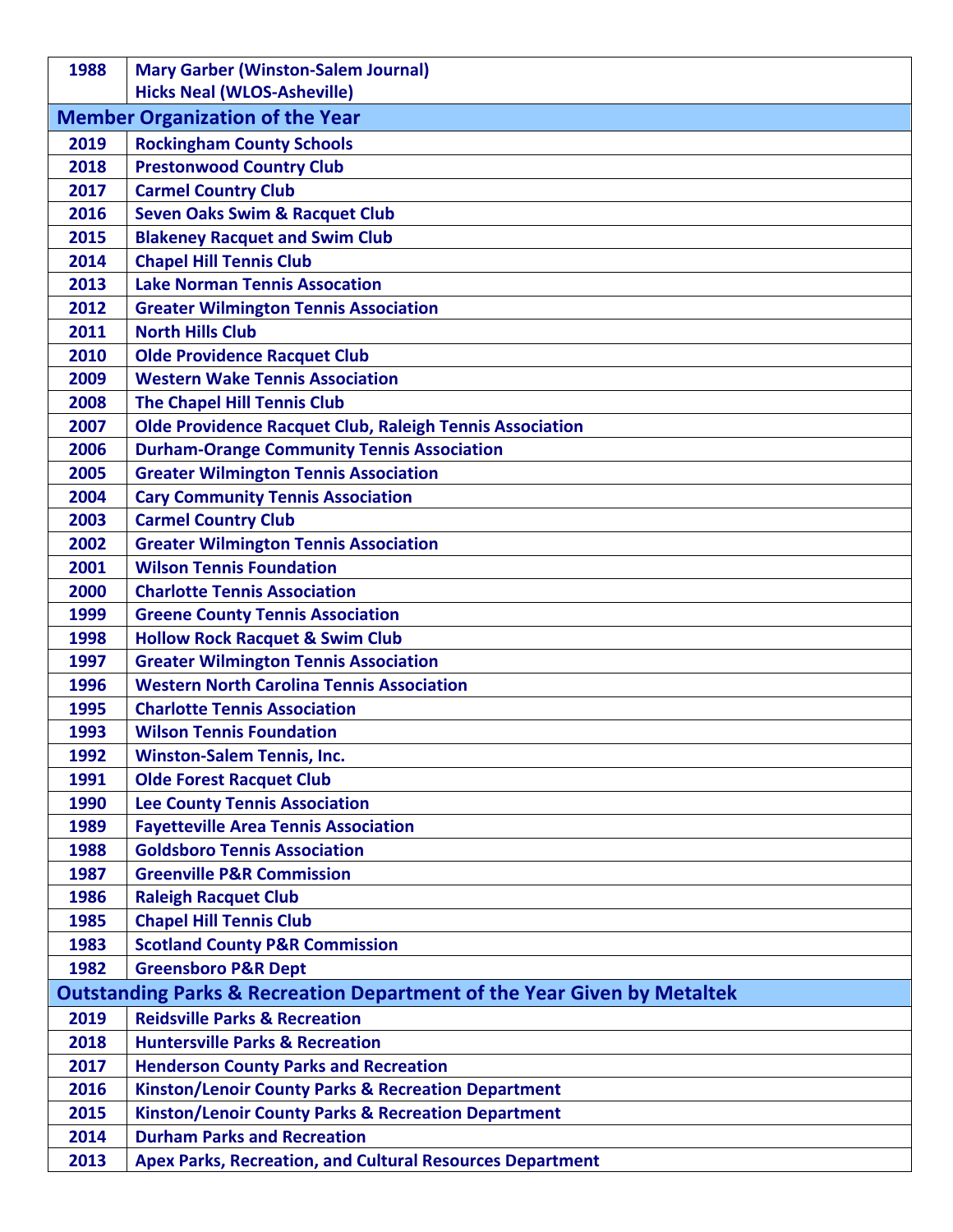| 2012 | <b>Dare County Parks and Recreation</b>                  |
|------|----------------------------------------------------------|
| 2011 | <b>Greenville Recreation and Parks Department</b>        |
| 2010 | <b>Cary Parks Recreation and Cultural Resources</b>      |
| 2009 | <b>Raleigh Parks &amp; Recreation Department</b>         |
| 2008 | <b>Lexington Recreation &amp; Parks Department</b>       |
| 2007 | <b>Durham Parks &amp; Recreation Department</b>          |
| 2006 | <b>Orange County Recreation &amp; Parks Department</b>   |
| 2005 | <b>Carrboro Recreation &amp; Parks Department</b>        |
| 2003 | <b>Wilson Parks &amp; Recreation Department</b>          |
| 2002 | <b>Durham Parks &amp; Recreation Department</b>          |
| 2001 | <b>Raleigh Parks &amp; Recreation Department</b>         |
| 2000 | <b>Asheville Parks &amp; Recreation Department</b>       |
|      | <b>Senior Female Tennis Player of the Year</b>           |
| 2019 | <b>Wendy McCloskey</b>                                   |
| 2018 | <b>Kristen Kepler</b>                                    |
| 2017 | <b>Lin Kolb</b>                                          |
| 2016 | <b>Jean Herscovici</b>                                   |
| 2015 | <b>Wendy McColskey</b>                                   |
| 2014 | <b>Stephanie Rabby</b>                                   |
| 2013 | <b>Dottie Mattern</b>                                    |
| 2012 | <b>Barbara Kelly</b>                                     |
| 2011 | <b>Burnett Herrick</b>                                   |
| 2010 | <b>Tina Klaus</b>                                        |
| 2009 | <b>Caroline Clark</b>                                    |
| 2008 | <b>Barb St. Clair</b>                                    |
| 2007 | <b>Dorothy Maloney</b>                                   |
| 2006 | <b>Sharon Greene</b>                                     |
| 2005 | <b>Mildred Southern</b>                                  |
|      | <b>Walt Stamer Senior Male Tennis Player of the Year</b> |
| 2019 | <b>Fred Robinson</b>                                     |
| 2018 | <b>Willis Anderson</b>                                   |
| 2017 | <b>Junior Luffman</b>                                    |
| 2016 | <b>Galo Gonzalez</b>                                     |
| 2015 | <b>Bill Ashley</b>                                       |
| 2014 | <b>Ron Keiger</b>                                        |
| 2013 | <b>Dave Carey</b>                                        |
| 2012 | <b>Richard Stennett</b>                                  |
| 2011 | <b>Lane Evans</b>                                        |
| 2010 | <b>Al Griffin</b>                                        |
| 2009 | <b>Gordon Hammes</b>                                     |
| 2008 | <b>James Chavasse</b>                                    |
| 2007 | <b>Wade MacDonald</b>                                    |
| 2006 | <b>Richard Shipman</b>                                   |
| 2005 | <b>Bill Weathers</b>                                     |
| 1986 | <b>Maurice Everette</b>                                  |
|      | <b>Peggy Golden Spirit Award</b>                         |
| 2019 | <b>Telfair Belangia</b>                                  |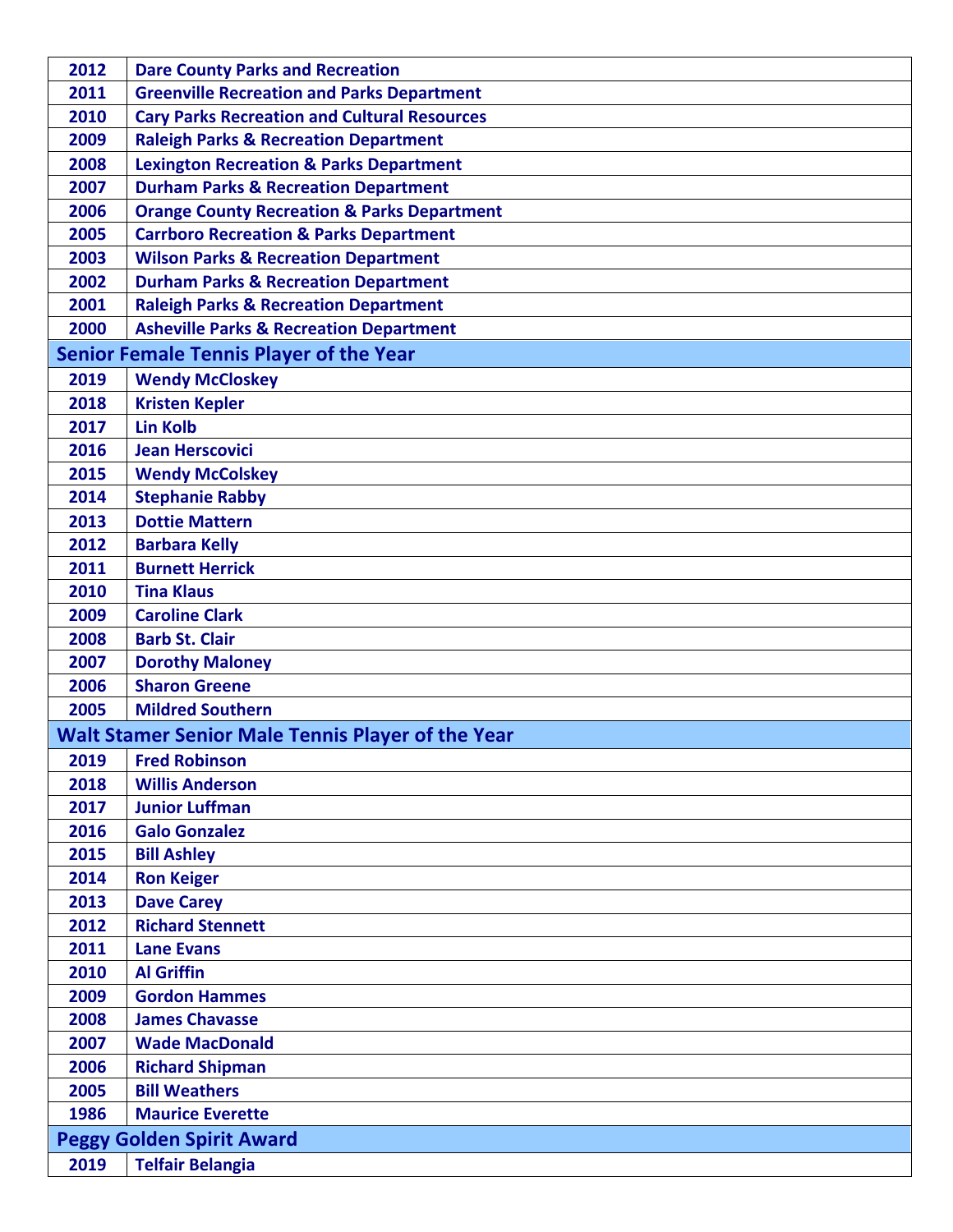| 2018 | <b>Bob Cause</b>                                                      |
|------|-----------------------------------------------------------------------|
| 2017 | <b>Cookie Guarini</b>                                                 |
| 2016 | <b>Billie Fitzsimons</b>                                              |
| 2015 | <b>Mary Tatum</b>                                                     |
| 2014 | <b>Laura Weygandt</b>                                                 |
| 2013 | <b>Susan Flanagan</b>                                                 |
| 2012 | <b>Conner Stroud</b>                                                  |
| 2011 | <b>Donna Gast</b>                                                     |
| 2010 | <b>Maryann Harrington</b>                                             |
| 2009 | <b>Aneesh Kodali</b>                                                  |
|      | Special Tennis Event of the Year Given In Honor of Bev Earle          |
| 2019 | <b>Family Try Tennis at NCSU</b>                                      |
| 2018 | 2018 Asheville Fed Cup Tie - USA vs Netherlands                       |
| 2017 | <b>Gold Balls Movie Premiere</b>                                      |
| 2016 | <b>Atlantic Tire Championships</b>                                    |
| 2015 | <b>Stone Age Open</b>                                                 |
| 2014 | <b>Tucker Leighton Avram Tennis</b>                                   |
| 2013 | <b>Wheelchair and Amputee Clinics Across the Carolinas</b>            |
| 2012 | <b>Winston-Salem Open</b>                                             |
| 2011 | <b>Summer Sizzler Adaptive Tennis Tournament</b>                      |
| 2010 | <b>Tuesday Tennis at the Commons</b>                                  |
| 2009 | <b>US Open Tennis in the Ballpark (Greensboro)</b>                    |
| 2008 | Isner/Fish Exhibition (Greensboro), CTA Kid's Mixers (Hendersonville) |
| 2007 | <b>Davis Cup (Winston-Salem)</b>                                      |
| 2006 | <b>Raleigh Tennis Block Party</b>                                     |
| 2005 | <b>Greensboro Racquet for Kids Hispanic Tennis Carnival</b>           |
| 2004 | <b>Raleigh 50k WRAL Pro Circuit (North Hills Racquet Club)</b>        |
| 2003 | <b>NCAA YES Clinic at the ACC Tournament</b>                          |
| 2002 | <b>Brenner Children's Tennis Benefit</b>                              |
| 2001 | <b>15th Annual Tennis Ball &amp; Tournament</b>                       |
| 2000 | Park Crossing Jr. Championships, Brenner Children's Tennis Benefit    |
| 1999 | <b>CHILDWATCH Classic</b>                                             |
| 1998 | <b>Love Serving Love</b>                                              |
| 1997 | <b>Flow Motors Invitational</b>                                       |
| 1996 | <b>Auction Ball at the Raleigh Racquet Club</b>                       |
| 1995 | <b>Flow Motors Invitational</b>                                       |
|      | <b>Team Tennis Program/Event of the Year Given by Omega Sports</b>    |
| 2019 | <b>Raleigh Pro League</b>                                             |
| 2018 | <b>CTA Charlotte Area Pro League</b>                                  |
| 2017 | <b>Serve Aces Mini-Tennis Bar League</b>                              |
| 2016 | <b>Carolina Cup</b>                                                   |
| 2015 | <b>JTT State Championships (Lake Norman)</b>                          |
| 2014 | 40 & Over State Championships                                         |
| 2013 | 18 & Over League State Championships at Lake Norman                   |
| 2012 | <b>Adult/Senior Combo Doubles State Championships</b>                 |
| 2011 | <b>WNC Jr. Team Tennis League</b>                                     |
| 2010 | <b>Greensboro QuickStart Junior Team Tennis</b>                       |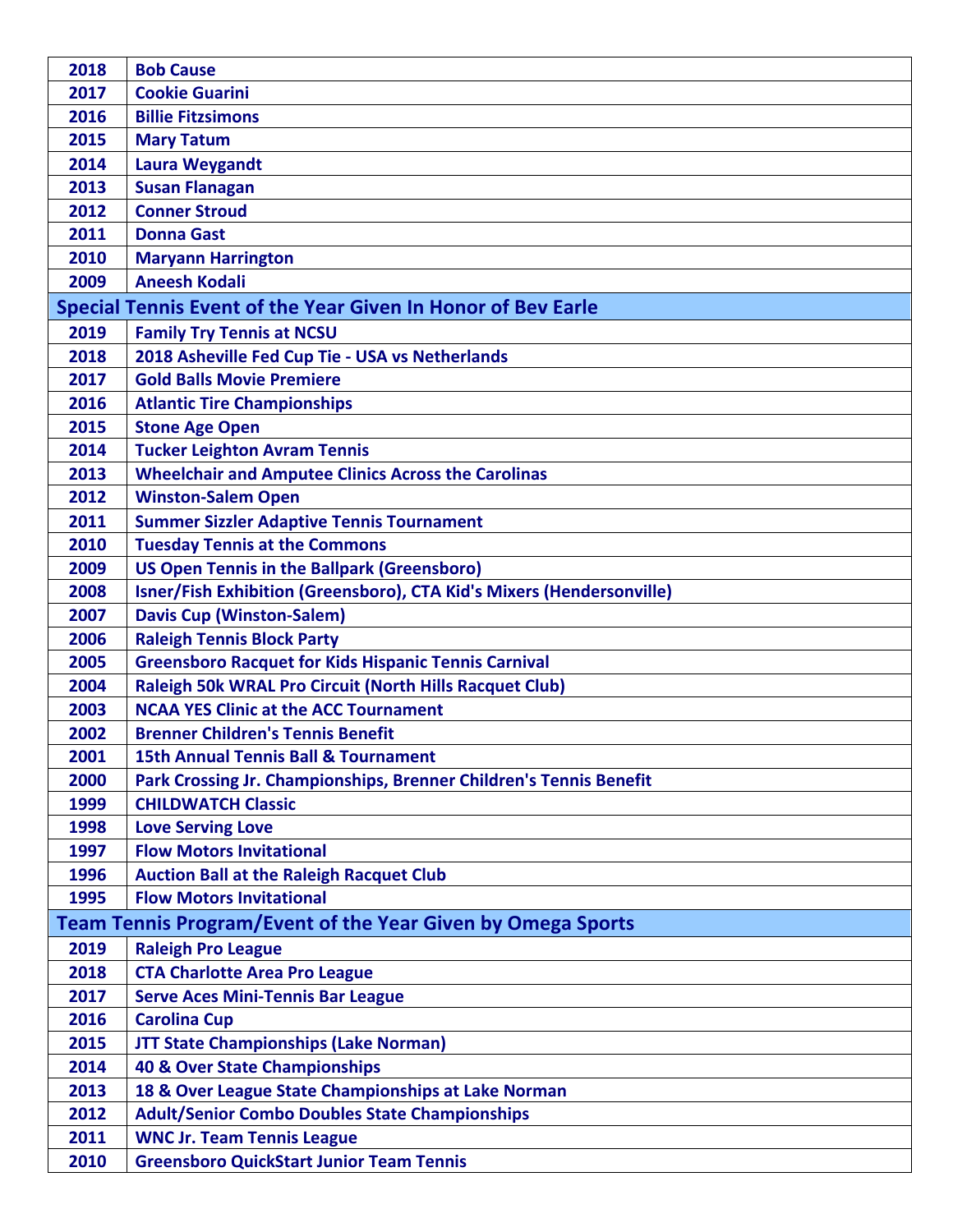| 2009 | <b>North Carolina USTA Jr. Team Tennis State Championships (Cary)</b> |
|------|-----------------------------------------------------------------------|
| 2008 | <b>Avery Cup (Wake Forest)</b>                                        |
| 2007 | <b>Carolina Cup (Raleigh)</b>                                         |
| 2006 | <b>USTA League Senior State Championships (Wilmington)</b>            |
|      | <b>USTA League Mixed Doubles State Championships (Winston-Salem)</b>  |
| 2005 | <b>USTA League Adult State Championships (Pinehurst)</b>              |
|      | Tennis Official of the Year In Memory of Penny Brawley                |
| 2019 | <b>Jonetta Bonds</b>                                                  |
| 2018 | <b>Jo Ann Hundley</b>                                                 |
| 2017 | <b>Stanley Johnson</b>                                                |
| 2016 | <b>Richard and Karen Tsang</b>                                        |
| 2015 | <b>Lindsay Pratt</b>                                                  |
| 2014 | <b>Lisa Dubinski</b>                                                  |
| 2013 | <b>Lynne Allen</b>                                                    |
| 2012 | <b>Bunny Boyd</b>                                                     |
| 2011 | <b>Bill Parks</b>                                                     |
| 2010 | <b>Sol Flynt, Russell Parmele</b>                                     |
| 2009 | <b>Rod Realon, Diane Spangler</b>                                     |
| 2008 | <b>Bill &amp; Debbie Parks</b>                                        |
| 2007 | <b>Diane Spangler</b>                                                 |
| 2006 | <b>Justin Willis</b>                                                  |
| 2005 | <b>Wayne Tesh</b>                                                     |
| 2004 | <b>Rebel Good</b>                                                     |
| 2003 | <b>Floyd Willis</b>                                                   |
| 2002 | <b>Ross Griffith</b>                                                  |
| 2001 | <b>Sol Flynt</b>                                                      |
| 2000 | <b>Harold Chapman</b>                                                 |
| 1999 | <b>Penny Brawley</b>                                                  |
| 1998 | <b>Ricky Smith</b>                                                    |
| 1997 | <b>Diane Spangler</b>                                                 |
| 1996 | <b>Scott Love</b>                                                     |
| 1995 | <b>Leigh Fincke</b>                                                   |
| 1994 | <b>Jim Horton</b>                                                     |
| 1993 | <b>Susan Cooper</b>                                                   |
| 1992 | <b>Pam Jacobs</b>                                                     |
| 1990 | <b>Rebel Good</b>                                                     |
| 1989 | <b>Doug MacMillan</b>                                                 |
| 1988 | <b>Sally Utiger</b>                                                   |
| 1987 | <b>Mont Graham</b>                                                    |
| 1986 | <b>Marge Cashion</b>                                                  |
|      | <b>Carlton Harris Tennis Professional of the Year</b>                 |
| 2019 | <b>Lenny Simpson</b>                                                  |
| 2018 | <b>Pam Gilbert</b>                                                    |
| 2017 | <b>Josh Oxendine</b>                                                  |
| 2016 | <b>Bill Schillings</b>                                                |
| 2015 | <b>Lane Evans &amp; Daniel Ebert</b>                                  |
| 2014 | <b>Chris Hoshour</b>                                                  |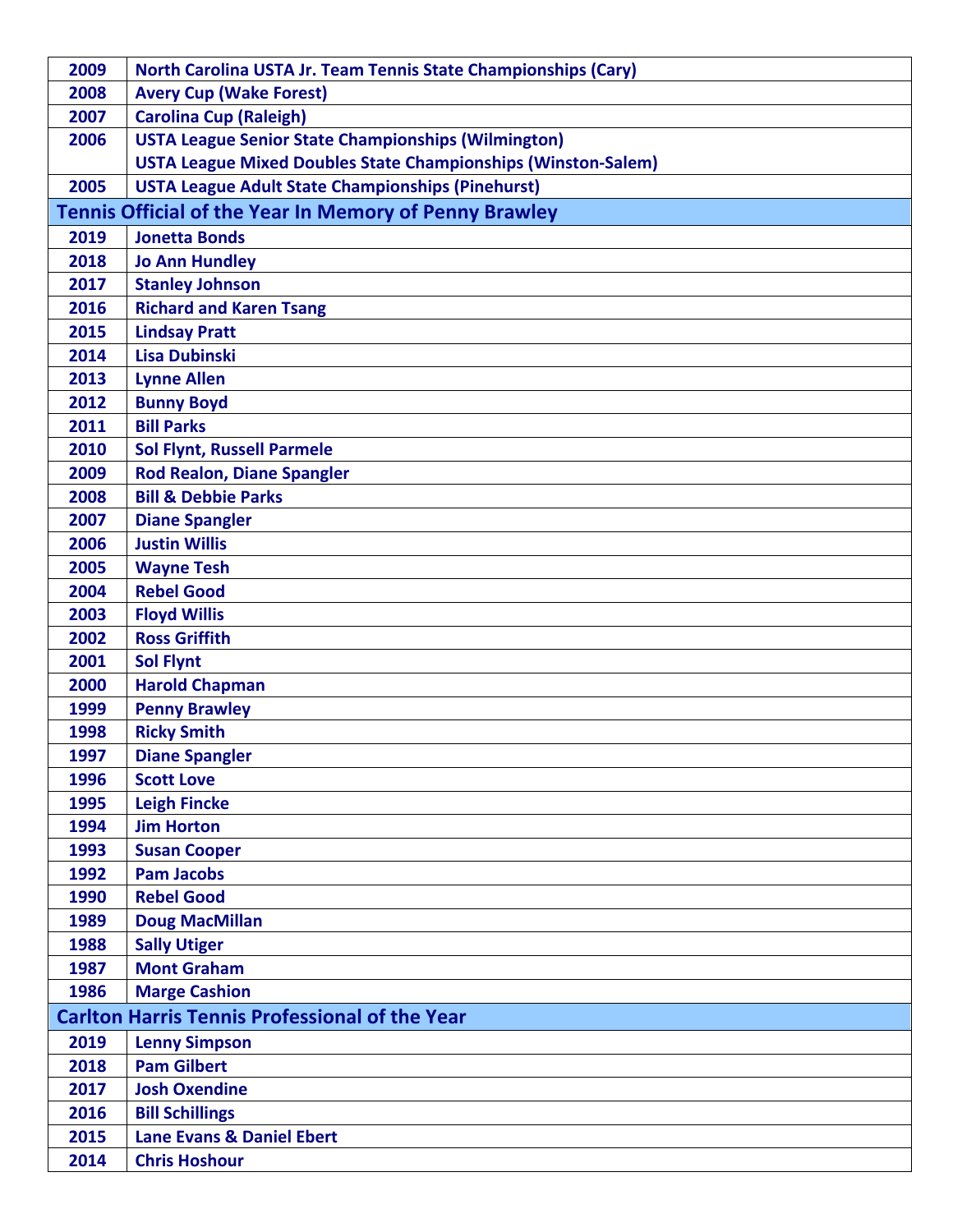| 2013                                              | <b>John Meyer</b>                                                                                 |
|---------------------------------------------------|---------------------------------------------------------------------------------------------------|
| 2012                                              | <b>Fiona Degnan</b>                                                                               |
| 2011                                              | <b>Dwayne Thomas</b>                                                                              |
| 2010                                              | <b>John Walton, Shane Wells</b>                                                                   |
| 2009                                              | <b>Bob Starr</b>                                                                                  |
| 2008                                              | Rod Badakhsh, Laird Dunlop, Allen Farfour, Charlie Owens, Tom Parkes, Brian Preston, Irv Sistrunk |
|                                                   | (Wilmington Area Club Professionals)                                                              |
| 2007                                              | <b>Troy Robinson, Bret Garnett</b>                                                                |
| 2006                                              | Kevin Caccia, Gonzalo Arriagada                                                                   |
| 2005                                              | <b>Mark Byrd</b>                                                                                  |
| 2004                                              | <b>Tom Cascarano</b>                                                                              |
| 2003                                              | <b>Lisa Graft</b>                                                                                 |
| 2002                                              | <b>Kim Clark</b>                                                                                  |
| 2000                                              | <b>Dwayne Thomas</b>                                                                              |
| 1999                                              | <b>Tim Wilkison</b>                                                                               |
| 1998                                              | <b>Cathy LaBruyere</b>                                                                            |
| 1997                                              | <b>Syd Rose</b>                                                                                   |
| 1996                                              | <b>Hank Avants</b>                                                                                |
| 1992                                              | <b>Steve MacDermut</b>                                                                            |
| 1991                                              | <b>Kim Dillard</b>                                                                                |
| 1990                                              | <b>Henry Hostetler</b>                                                                            |
| 1989                                              | <b>Mary Lou Jones</b>                                                                             |
| 1988                                              | <b>Ron Melvin</b>                                                                                 |
| 1985                                              | <b>Charles Eppinette</b>                                                                          |
|                                                   | <b>Southern Volunteer Service Award</b>                                                           |
| 2019                                              | <b>Donna Gast</b>                                                                                 |
| 2018                                              | <b>Bill Trott</b>                                                                                 |
| 2017                                              | <b>Jeff Joyce</b>                                                                                 |
| 2016                                              | <b>Donna Gast</b>                                                                                 |
| 2015                                              | <b>Anna Martin</b>                                                                                |
| 2014                                              | <b>Billy Trott</b>                                                                                |
| 2013                                              | <b>Alex Rucker</b>                                                                                |
| 2012                                              | <b>Teresa Lindsay</b>                                                                             |
| 2011                                              | <b>Ted Reese</b>                                                                                  |
| 2010                                              | <b>Cookie Guarini</b>                                                                             |
| 2009                                              | <b>Kirstie Marx</b>                                                                               |
| 2008                                              | <b>Glenn Moore</b>                                                                                |
| 2007                                              | <b>Jeff Joyce</b>                                                                                 |
| 2006                                              | <b>Bill Provo</b>                                                                                 |
| 2005                                              | <b>John Peddycord</b>                                                                             |
| 2003                                              | <b>Yona Bar-Zeev</b>                                                                              |
| 2002                                              | <b>Bonnie Vandegrift</b>                                                                          |
| 1985                                              | <b>Grady Elmore</b>                                                                               |
| <b>Facility of the Year Given by Amy Franklin</b> |                                                                                                   |
| 2019                                              | <b>Asheville Racquet Club</b>                                                                     |
| 2018                                              | <b>Taylor Tennis Center</b>                                                                       |
| 2017                                              | <b>Hendersonville Racquet Club</b>                                                                |